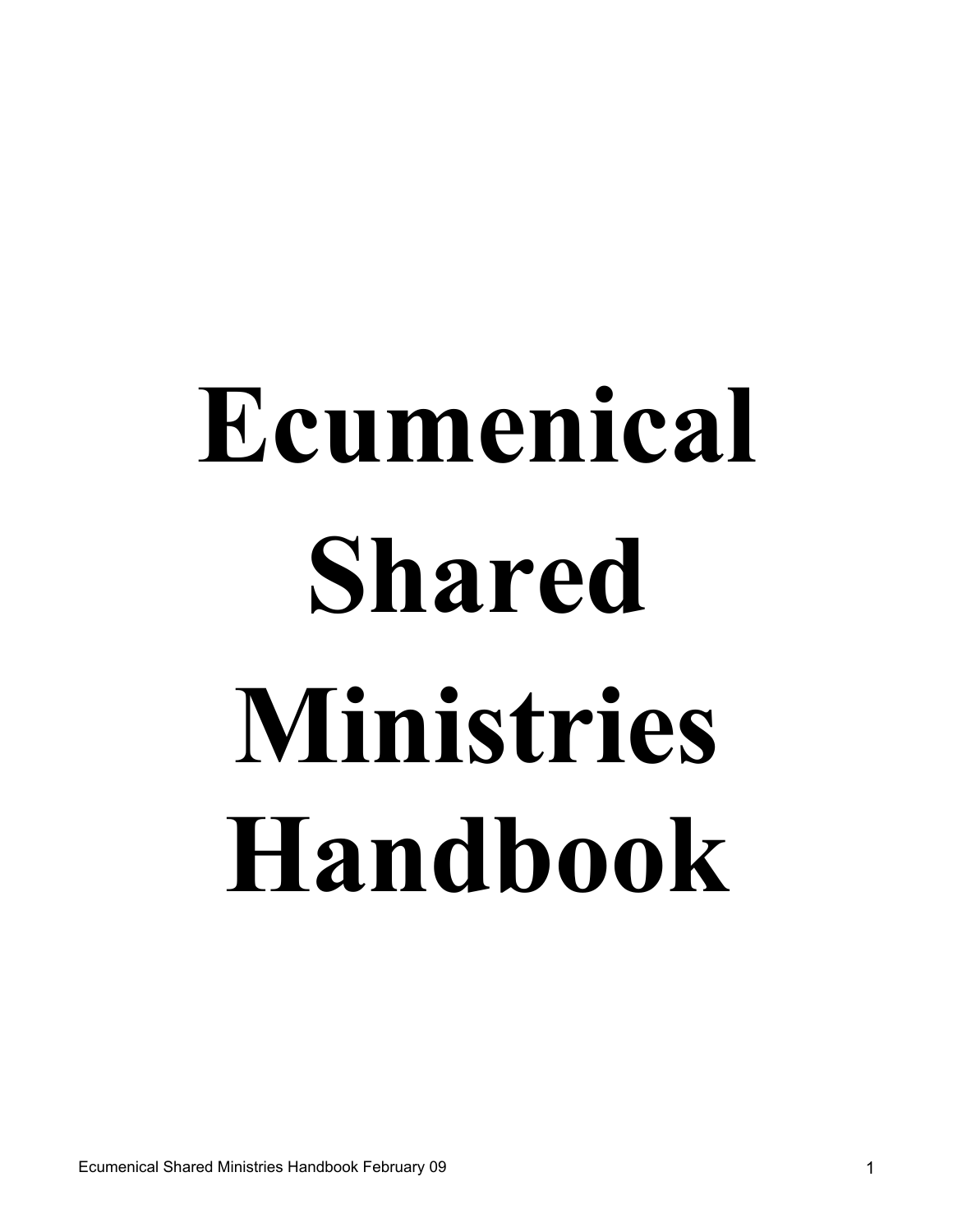# **TABLE OF CONTENTS**

- 1. Introduction
- 2. Definition of Ecumenical Shared Ministries
- 3. Guidelines Vital to Becoming an Ecumenical Shared Ministry
- 4. Observations about Ecumenical Shared Ministries
- 5. Ethical Principles for Those Involved in Ecumenical Shared Ministry
- 6. Basis of Agreement for Clergy Appointments
- *7.* Worship Life
- *8.* Local Organization and Governance *(to be completed)*
- 9. Finance and Property
- 10. A Glossary of Terms for Ecumenical Shared Ministries

Appendix: *(yet to be completed)*

- A. Sample Agreements/Covenants for Ecumenical Shared Ministries *(include 'Regulations' from Kootenay, Hudson Hope, Rocky Mountain House, Spiritwood)*
- B. Order of Worship/Liturgy for Inaugurating an Ecumenical Shared Ministry *(yet to come)*
- C. Guidelines for Collaborative Congregational Ministries for Lutherans and Anglicans in Canada
- D. Guidelines for Anglican and Lutheran Priests and Pastors Serving Appointments in Each Other's Churches
- E. Ecumenical Church Worship Outlines *(including special occasions, joint confirmations)*
- F. Guidelines for Common Worship (from the Joint Anglican Lutheran Commission)
- G. Annual Statistical Report
- H. Application for Financial Grant
- I. Page of links *(e.g. to the Manual, Book of Forms, Handbook)*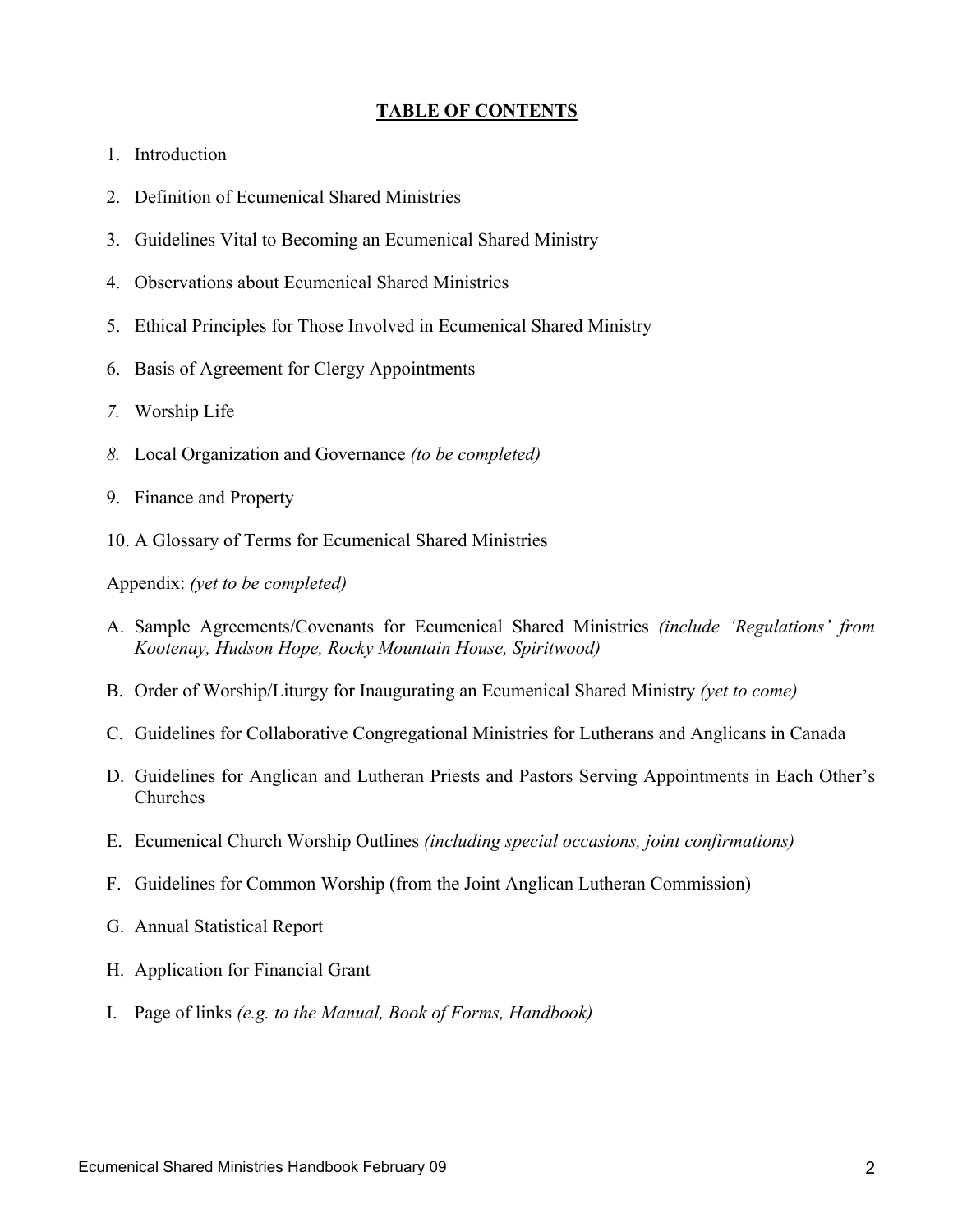# **1. INTRODUCTION**

"Make fast with bonds of peace the unity which the Spirit gives." *(Eph. 4:3)*

You have decided to explore the possibilities, challenges and rewards of ecumenical shared ministry. Over the past 30 years such ministries have become an exciting option in Canada, for a variety of reasons. In some cases, a commitment to an ecumenical model of ministry is the primary motivation for collaboration. In other cases, declining membership and resources move congregations in both rural and urban settings to consider shared or collaborative ministries. Small, isolated, or ecumenically committed congregations from different denominations may choose to worship together so that in this way they may be able to continue as a community of faith in an alternate form. In other cases the formation of a new ministry in a community may prompt those involved to deliberately choose to form a collaborative ministry from the outset. Because of the different theological, legal and statistical requirements of each denomination, the process of entering into an ecumenical shared ministry is not as simple as it might at first seem. Therefore, those with experience in this dimension of ministry have put together an information package to help interested Christians explore the possibilities of ecumenical shared ministry at the congregational level.

The Anglican, Evangelical Lutheran, Presbyterian and United Churches in Canada have formed (as of November, 2006) a national ecumenical shared ministries task force, which will collect and disseminate resources about ecumenical shared ministries. Using material initially developed by ecumenical shared ministries in northern Alberta and British Columbia, and reviewed by the Anglican-United Church Dialogue, they have prepared this *Handbook for Ecumenical Shared Ministries*. This material is intended as a resource for those engaged in or contemplating the establishment of an ecumenical shared ministry, and those interested in learning more about the dynamics of ecumenical shared ministries. **The guidelines in this handbook are not authoritative, and need to be utilized with reference to the relevant policies, regulations and practices of the participating denominations.** 

Permission to copy is granted for all materials included in the handbook.

For more information, contact your denominational office.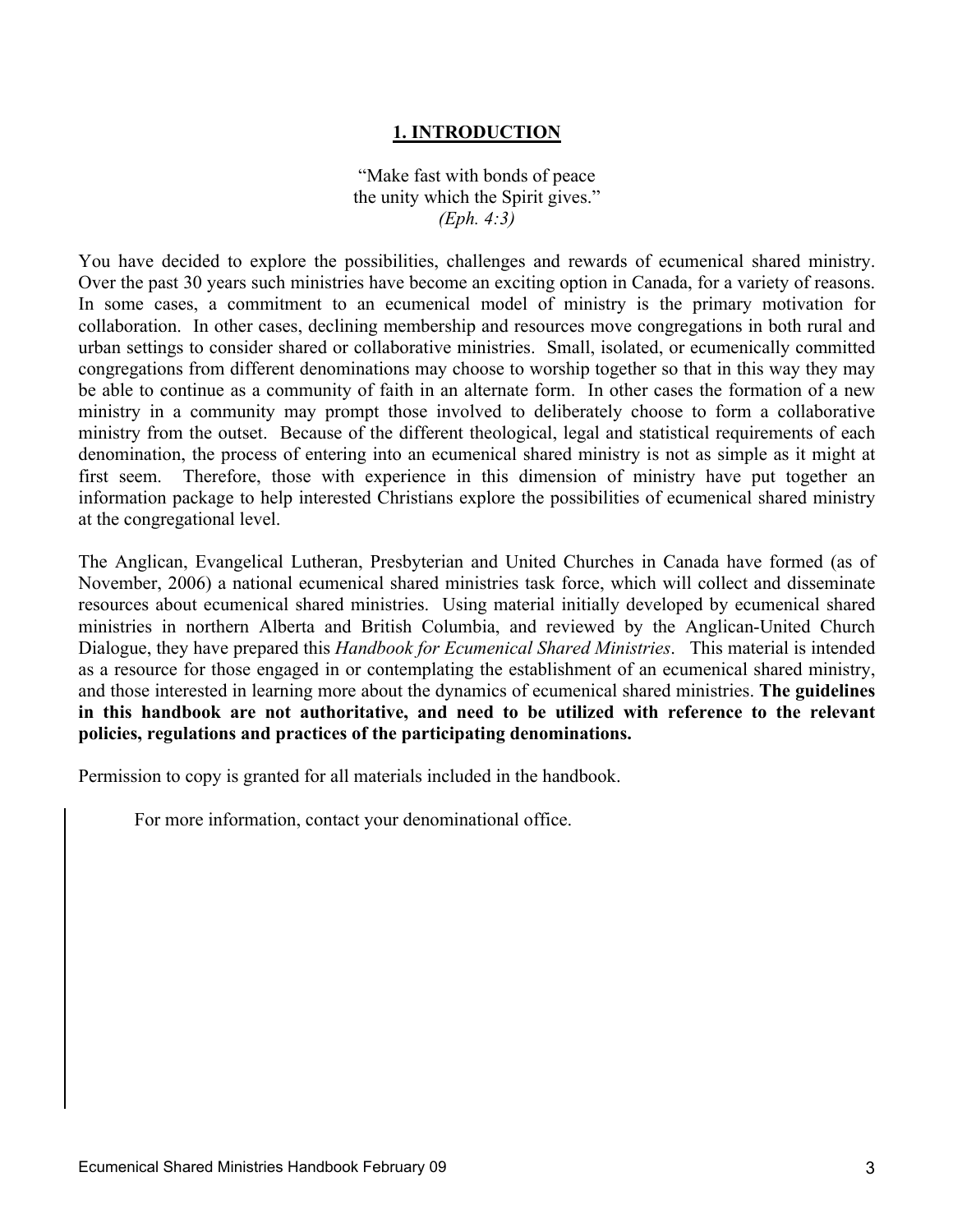The Anglican Church of Canada 80 Hayden Street Toronto, Ontario M4Y 3G2 Phone: 416-924-9199 Ext. 281 Contact: Alyson Barnett-Cowan abarnettcowan@national.anglican.ca http://www.anglican.ca/index.htm

The Evangelical Lutheran Church in Canada #302 - 393 Portage Avenue Winnipeg, Manitoba R3B 3H6 Phone: 1-888-786-6707 Contact: Paul Gehrs pgehrs@elcic.ca http://www.elcic.ca/

The Presbyterian Church in Canada 50 Wynford Drive Toronto, Ontario M3C 1J7 Phone: 1-800-619-7301 Contact: Gordon Haynes ghaynes@presbyterian.ca http://www.presbyterian.ca/

The United Church of Canada 3250 Bloor Street West, Suite 300 Toronto, Ontario M8X 2Y4 Phone: 416-231-5931 1-800-268-3781 Contact: Gail Allan gallan@united-church.ca

Moravian Church Northern Province 273 Michener Court West Severna Park, MD USA 21146 Contact: Rev. Dr. Fred Lehr Director of Church Planning Fred@mcnp.org

Resources for shared ministry can be found at Prairie Centre for Ecumenism  $600 - 45$ <sup>th</sup> Street W. Saskatoon, Saskatchewan S7L 5W9 Phone: 306-653-1633 pce@ecumenism.net http://www.ecumenism.net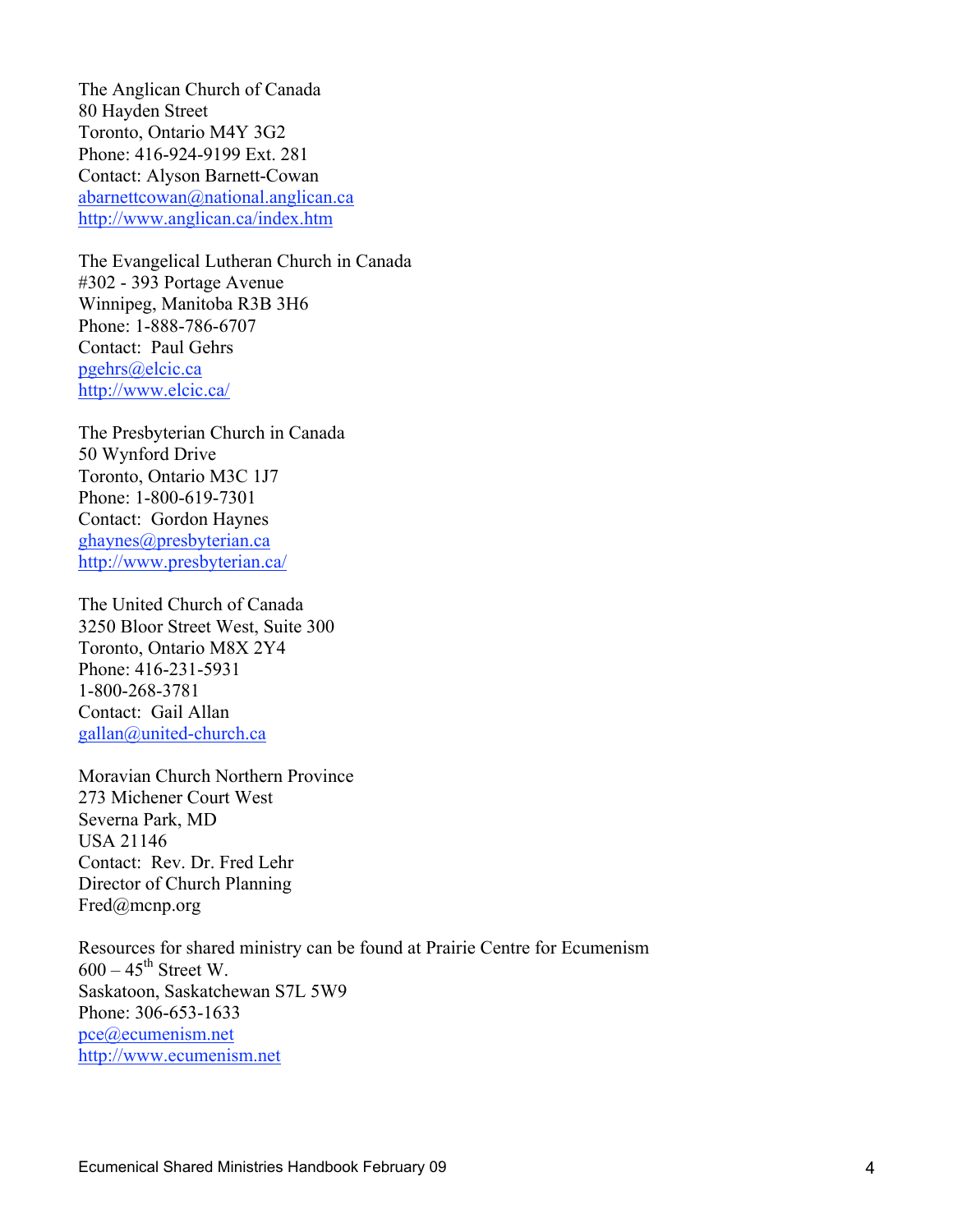# **2. DEFINITION OF ECUMENICAL SHARED MINISTRIES**

# **1. What is an Ecumenical Shared Ministry?**

 It is people worshipping and serving God in a unified way while still maintaining their denominational identity and connections.

It is any combination of denominations sharing a program, mission, ministry or building.

# **2. What do Ecumenical Shared Ministries look like?**

Ecumenical shared ministries take many forms.

- They may be as simple as sharing programs and/or staff.
- Some congregations may share a building only and otherwise maintain their own denominational ministry and services.
- Sometimes several denominations may have one ordained minister and alternate the forms of worship of the participating denominations.
- Sometimes several denominations may have one ordained minister and one common service that meet the needs and requirements of each denomination.
- Sometimes several denominations share and maintain church buildings in a number of locations and rotate services.

Many other combinations are possible, but the primary focus of this Handbook is on congregational shared ministries.

# **3. Who might consider an Ecumenical Shared Ministry?**

 Faith communities who are looking for fellowship and want to worship together in a caring, welcoming Christian church.

 Faith communities who want to retain their denominational identities and are willing to explore opportunities to join with others to strengthen their ministries.

Faith communities with a vision of common worship, witness and service.

# **4. How are ordained ministers found for Ecumenical Shared Ministries?**

 Selection of an ordained minister for an Ecumenical Shared Ministry is a joint responsibility of the local Ecumenical Shared Ministries and the appropriate denominational authorities (judicatories).

An ordained minister from one of the participating denominations would be called to serve.

 An ordained minister eligible to receive a call in her/his denomination who is willing to respect the needs and requirements of the participating denominations while focusing on common aspects and building on them would serve.

The specific needs of the Ecumenical Shared Ministry would be clearly outlined in a parish profile to provide opportunity for applicants responding to a call to be as informed as possible.

# **5. How is an Ecumenical Shared Ministry supported?**

 Each participating denomination should provide some initial financial support until the congregation becomes self-supporting.

 The participating denominational authorities should visit, provide counsel and contribute to the life of the Ecumenical Shared Ministries in the same way they do for an individual denominational ministry.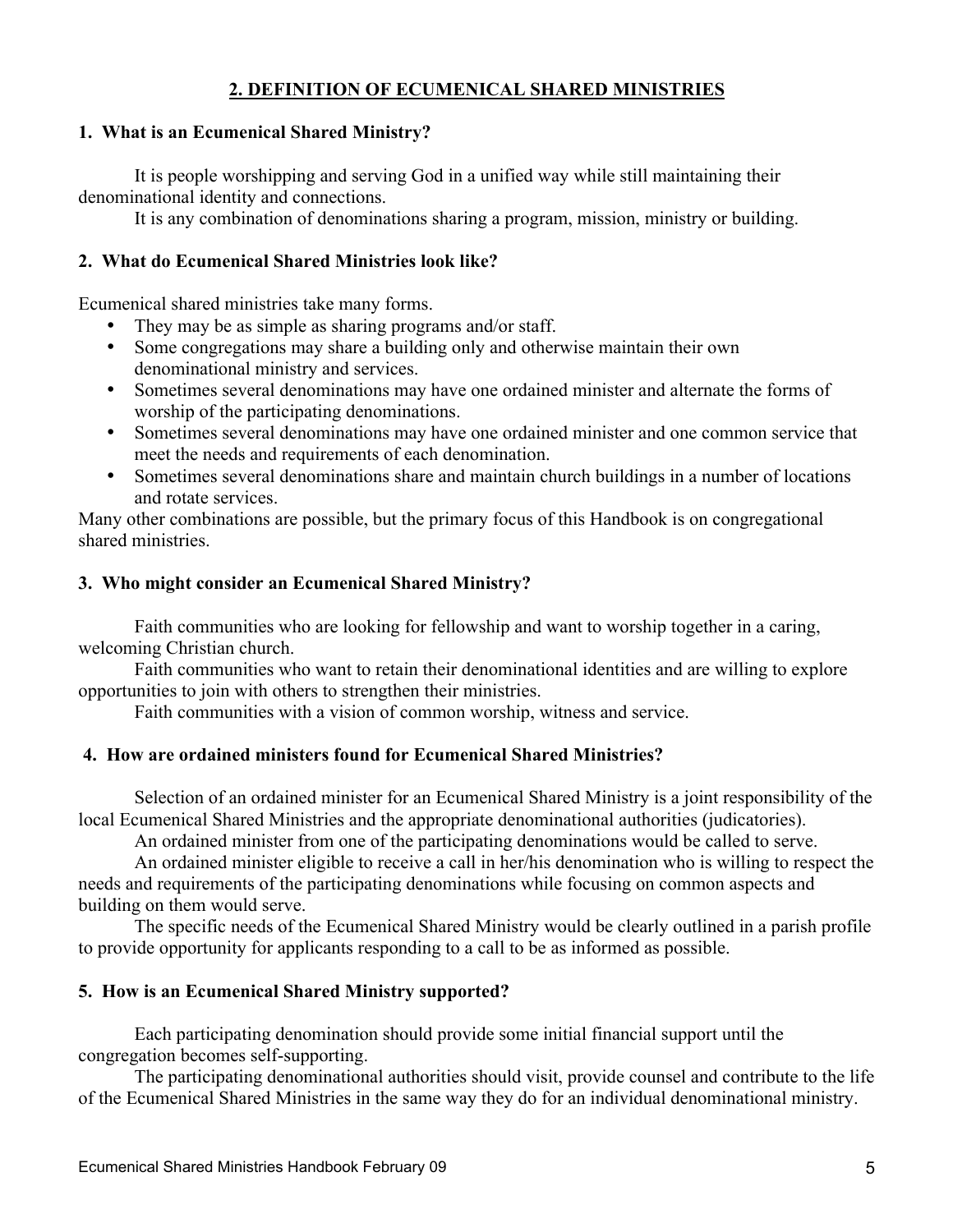# **6. When are Ecumenical Shared Ministries formed?**

 They are most often formed when there are two or more small congregations who cannot support themselves. Formerly this was in rural communities; now it is also occurring in urban centres. These congregations continue to have a common need for Christian fellowship and a strong desire to worship God together. They are also formed when faith communities of different denominations believe that they will be better able to provide Christian outreach and ministry together rather than separately.

# **7. Why is an Ecumenical Shared Ministry a good alternative?**

- It may allow a Christian congregation to exist where otherwise it couldn't.
- It provides a more unified Christian witness to a community.
- It may be more economical.
- It provides more opportunity for programs (e.g. Church choirs, Sunday Schools) not always possible in very small congregations.

# **8. Where can someone learn more about an Ecumenical Shared Ministry?**

 Contact your denominational office or the Prairie Centre for Ecumenism (see list in the Introduction).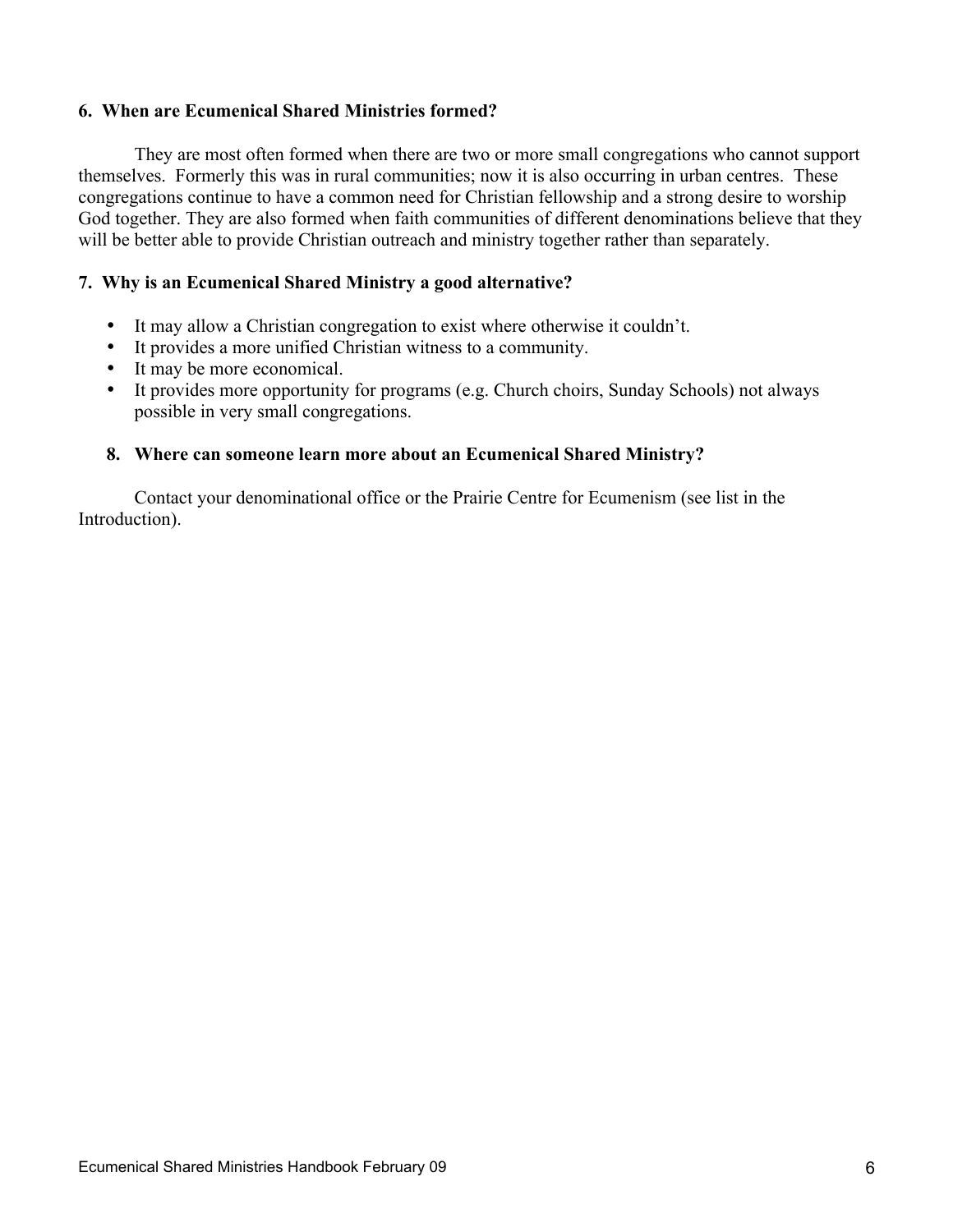# **3. GUIDELINES VITAL TO BECOMING AN ECUMENICAL SHARED MINISTRY**

As stated earlier in the introduction, it is wise to begin consideration of shared or collaborative ministry by dispensing with second-hand stories heard and assumptions made about such endeavours, and communicating first-hand with those who are involved in one. Their experiences can be helpful in fashioning a process for setting up such a ministry and in exploring different models of shared ministry. Lists of existing shared ministries across Canada can be obtained from denominational national offices. A step-by-step process is outlined in the Collaborative Ministries Guidelines of the Joint Anglican Lutheran Commission (appendix).

# **1. Congregational consensus**

- Identify the ministry needs in your community.
- Obtain a demographic profile for your area. One source for a comprehensive profile is: Rev. Philip Hink, Director of Canadian Missions, ELCIC Synod of Alberta and the Territories, 16014 - 81 Avenue, Edmonton, AB T6E 1W8. E-mail phink@elcic.ca. Phone 780-439-2636. FAX 780-462- 5838. (Cost: \$25.00)
- Have congregational discussion on the need for and type of ministry.
- Have some joint worship services.
- All congregations involved in a proposed shared ministry should individually agree to become a part of such a ministry according to the process appropriate to their particular denomination.
- A covenant should include a willingness to cooperate ecumenically with the other congregations involved, an openness to using new ways of worship and service as well as different forms of congregational organization and governance, and an acceptance of a fair proportional share of the financial needs of the new ministry. These will be specified in a congregational plan (see #5 below).
- View video *A Love Story* available from the Prairie Centre for Ecumenism (dated, but the issues are still relevant).

# **2. Judicatory Awareness and Support**

From the very beginning of a move toward shared ministry, the judicatory of each participating congregation must be involved. Anglicans and Lutherans: local bishop. Presbyterians and United Church: presbytery. Support for such a venture must be forthcoming from these judicatories if the process is to continue. Only those congregations that receive permission from their judicatories to proceed should continue exploring the possibility of shared ministry.

# **3. Communication with all Concerned**

Throughout the whole process every effort must be made to ensure that all parties concerned in the discussions, local, regional and national, are kept informed. When a shared ministry is established continuing communication among the judicatories and the congregation is indispensable.

# **4. Some Concerns to be Addressed**

- An appropriate board structure to suit the particular congregation and denominations involved.
- Financial arrangements that are accepted as fair by all. Consideration should be given to proportional responsibility based on numbers of supporting households and ability to pay.
- Personnel required. Processes available through the participating denominations, such as the Joint Needs Assessment of the United Church, might be employed and followed carefully to determine

Ecumenical Shared Ministries Handbook February 09 7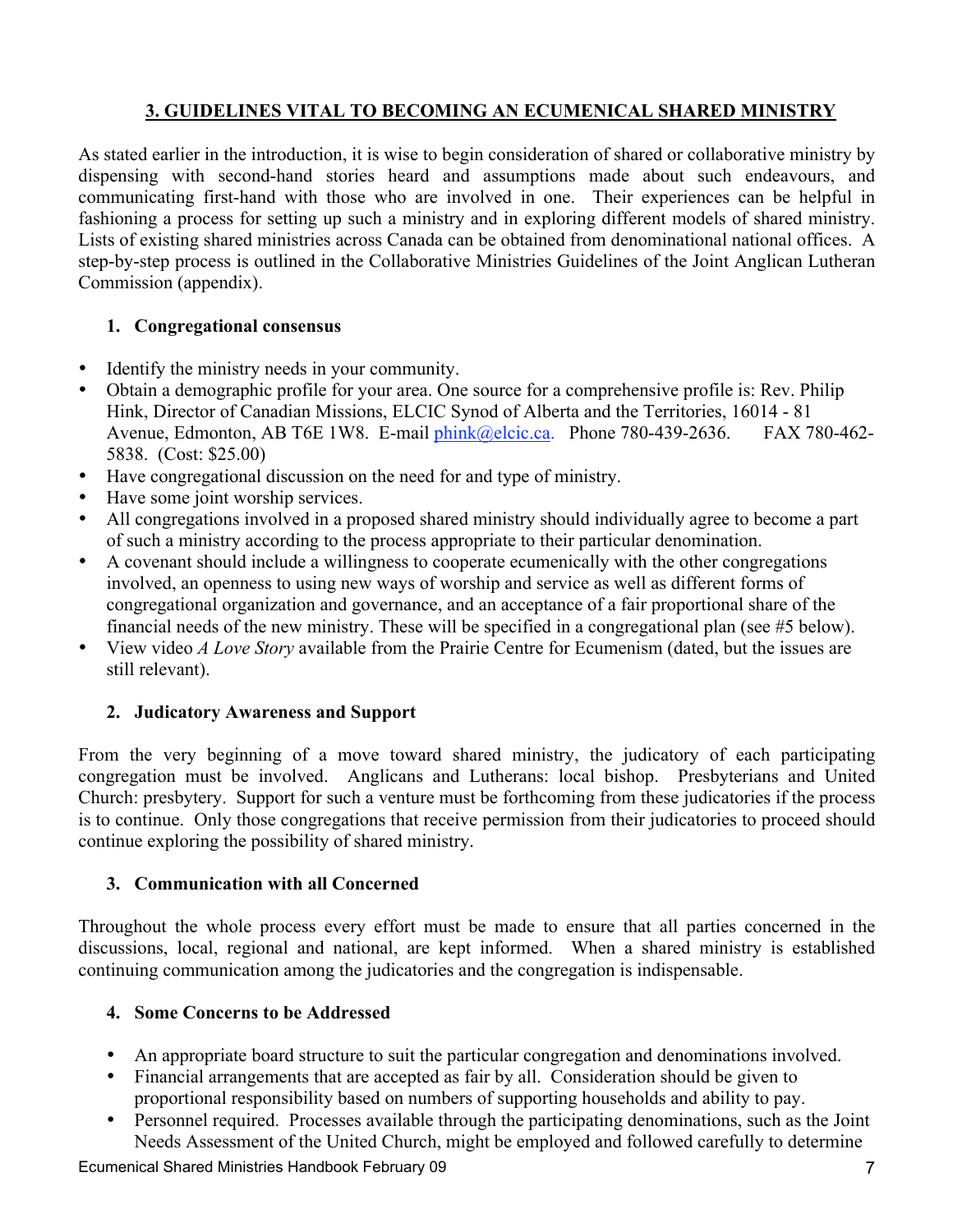the number and type of personnel needed.

- Worship format and sacramental practices that are meaningful and acceptable to the new congregation. The possibility of alternating formats for a trial period to explore different possibilities may be helpful.
- Denominational responsibilities the congregations to their denominations and the denominations to their congregations. It should be clarified from the beginning what demands will be made by the denominations involved upon the minister(s) and the denominational members in terms of time commitments, financial obligations, appointments to judicatories, etc. The expectations of the congregations on their denominations should also be clear from the beginning, particularly in terms of authority to administer the sacraments and conduct worship, financial support, supervision, pastoral care, etc.
- A Christian Education structure that will provide opportunities for Christian development for all people in the congregation. Developing such a structure should include, besides church school and midweek children and youth programs, consideration of including children in the worship services as part of their Christian development, and providing study groups for adults.
- Adequate preparation for clergy before undertaking the shared ministry, and through continuing education regularly thereafter.

# **5. Ecumenical Shared Ministry Plan to Include**

- The nature of the covenant relationship
- Pastoral leadership needed and how it is chosen/determined
- How the ministry is reviewed
- Standing of the minister and lay representatives of the congregation in the structures of the respective denominations
- How worship style is determined honouring traditions familiarity with resources
- Special services of worship to be held including anniversaries acknowledged by all involved
- Development of a common installation/covenanting service to mark a new ministry
- Process for choosing liturgies for baptisms, weddings, funerals etc.
- A way of everyone involved recognizing confirmations/church membership
- A financial plan appropriate to the nature of the partnership
- How assets such as buildings and memorials are to be shared
- Means and handling of financial support for local, denominational mission funds, etc. recording of offerings through envelopes or preauthorized remittance (PAR), issuing of charitable receipts, developing a sense of stewardship
- How denominational records are kept
- The kind of governing board to be used, how it is set up, how it can be developed
- A method of orientation for both lay and clergy to start, and newcomers after initial orientation
- A withdrawal clause including terms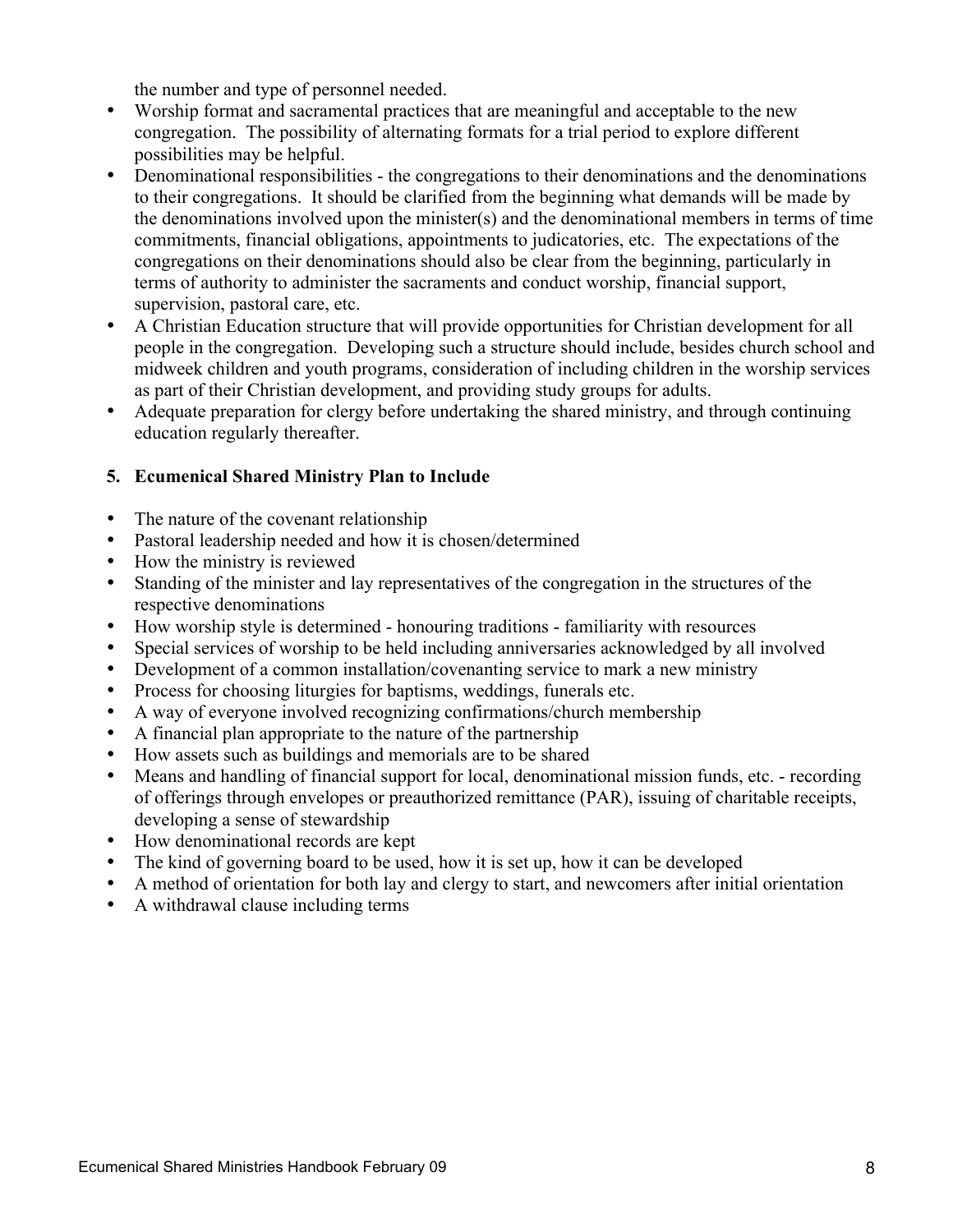# **4. OBSERVATIONS ABOUT ECUMENICAL SHARED MINISTRIES**

We all have some kind of commitment to, interest in and energy for the support and development of ecumenical shared ministries. We also have our convictions about working ecumenically.

For some of us, the focus is primarily on our particular congregations. For others, the interest is related to our judicatory positions and responsibilities. Persons involved in local shared ministries are more likely to be thinking and working ecumenically more of the time than those of us in denominational judicatory positions.

All of us derive satisfaction from our association with persons of other denominations as we live out and/or support ecumenical shared ministries.

Our commitment to ecumenical shared ministries, as judicatories and denominations, is neither uniform nor consistent, one denomination to another, one judicatory to another, nor is it "written in stone." Much of the success of the partnerships is derived from the good will, the energy and the interest of particular individuals. There may be broad principles regarding co-operation and ecumenical involvement that our Churches have endorsed, but there are no constitutions, governing bodies, or oversight and review procedures for ecumenical shared ministries to which we have given common consent.

Local ministries may have a covenant relationship covering their particular situations; these have likely been developed in cooperation with and agreed to by participating judicatories/denominations.

Change of personnel, in both judicatory and local positions, can result in a loss of continuity or memory regarding agreements with and commitments to local ecumenically shared ministries. "New" persons may also give different interpretations to these understandings.

Maintaining good communication links between appropriate denominational judicatories, as well as between these judicatories and the local ministries, is challenging and time consuming and, given our various polities and geographical boundaries, can also be quite frustrating and confusing.

External factors, beyond the control of both the ministry and the judicatory, can affect a denomination's ability to honour or maintain its agreements with and commitments to a particular situation. This is most likely to happen with issues relating to mission funding (e.g., denominational cutbacks) and/or pastoral relations (e.g., shortage of suitable supply).

Adequate consultation with ecumenical partners and consideration of the consequences for particular shared ministries are important when judicatories choose or need to act in response to external factors and/or to matters with "their" personnel.

Denominational traditions, loyalties, responsibilities, and concerns can be in tension with the possibilities and requirements of participation in ecumenical shared ministries and requires adaptation and flexibility. Such diversity can also enrich and expand our experiences and can enhance our participation in and appreciation for the universal Body of Christ.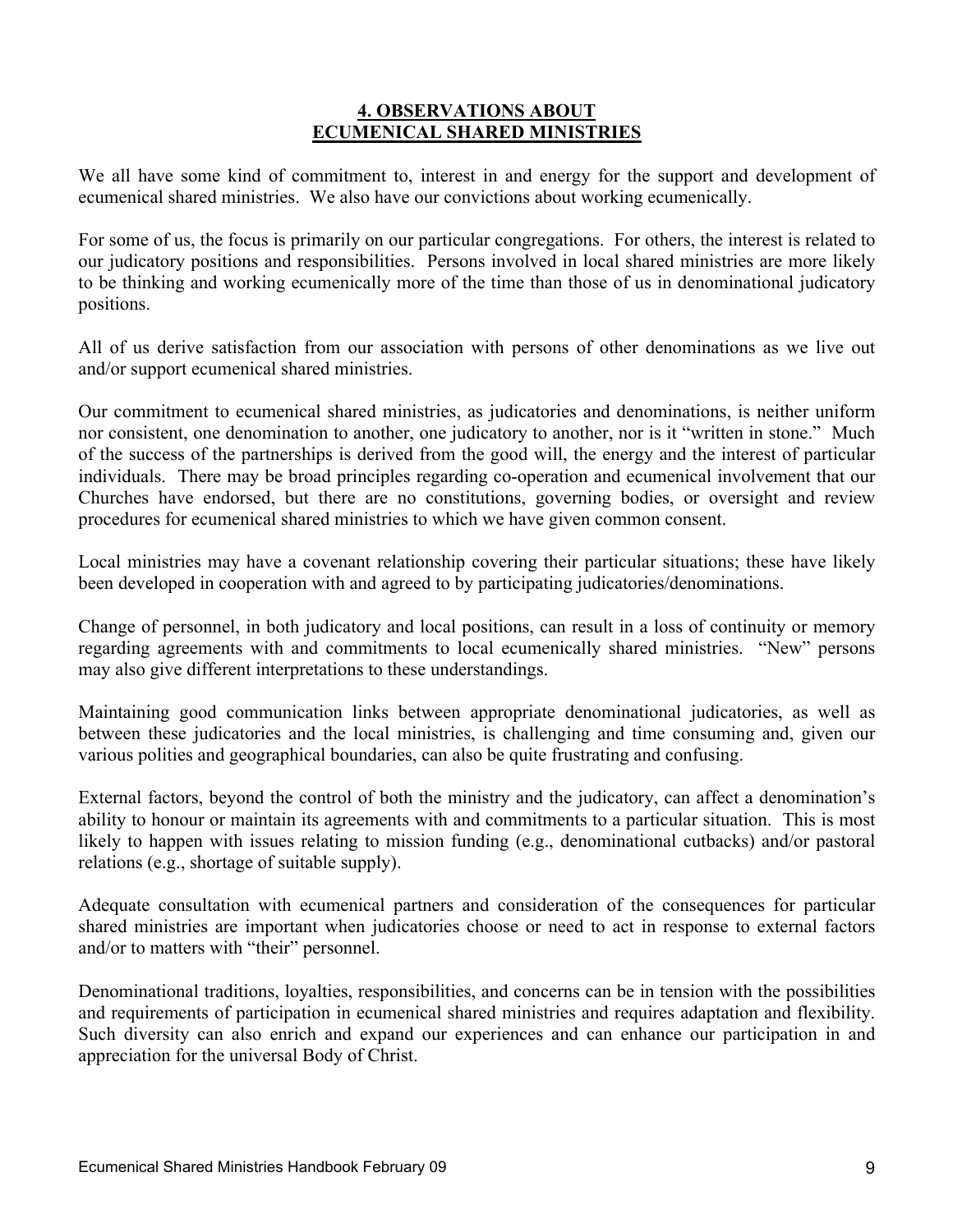# **5. ETHICAL PRINCIPLES FOR THOSE INVOLVED IN ECUMENICAL SHARED MINISTRY**

# **A. BASIC PRINCIPLES**

**All:** Adhere and be loyal to the standards, traditions and faith of our particular denomination, and respect those of the other denominations in the congregation.

 View the shared ministry as ecumenical and collaborative, marked by love, trust, service, stewardship and exemplary personal behaviour.

**Congregation:** Accept the responsibility to share in the ministry of the congregation as volunteers.

**Ministers**: Accept the responsibility to minister in the name of Jesus Christ to all people within the congregation(s) in a professional manner.

# **B. COMMITMENT**

# **All:**

- To acknowledge and celebrate that this is a shared ministry not only because it involves different denominations, but also because we are all, clergy and lay, part of the ministry offered here.
- To respect and affirm the ecumenical environment in which we all minister.
- To work collaboratively with all who share in this ministry, respecting our differences and affirming each other's gifts.
- To endeavour to serve with faithfulness, courage, integrity, charity, humility, justice and openness.
- To respect ourselves and care for our own personal, intellectual, physical, emotional and spiritual well-being.
- To maintain a disciplined spiritual life through prayer and devotion.
- To recognize that true leadership is about service, and that it calls and enables others to serve.
- To strive to lead personal lives in such a way as to honour God and respect the normative expectations of our denominations.
- To affirm that everyone is created equal and in the image of God; therefore, to respect the dignity of each person and serve all without discrimination.
- Not to abuse or harass any person in any way.
- To support financially the work of the Body of Christ at home and abroad.

# **Congregation:**

- To share in the ministry of Christ in the community.
- To work with others in the congregation for the mutual benefit of all in Christ's name.
- To respect the ministry offered to us by our ministers as a gift from God and support them in every way possible in that ministry.
- To share in that ministry by accepting responsibility for leadership and service within the congregation.

# **Ministers:**

• To minister in the name of Jesus Christ with caring concern for those with whom we minister, with our colleagues in ministry, and ourselves.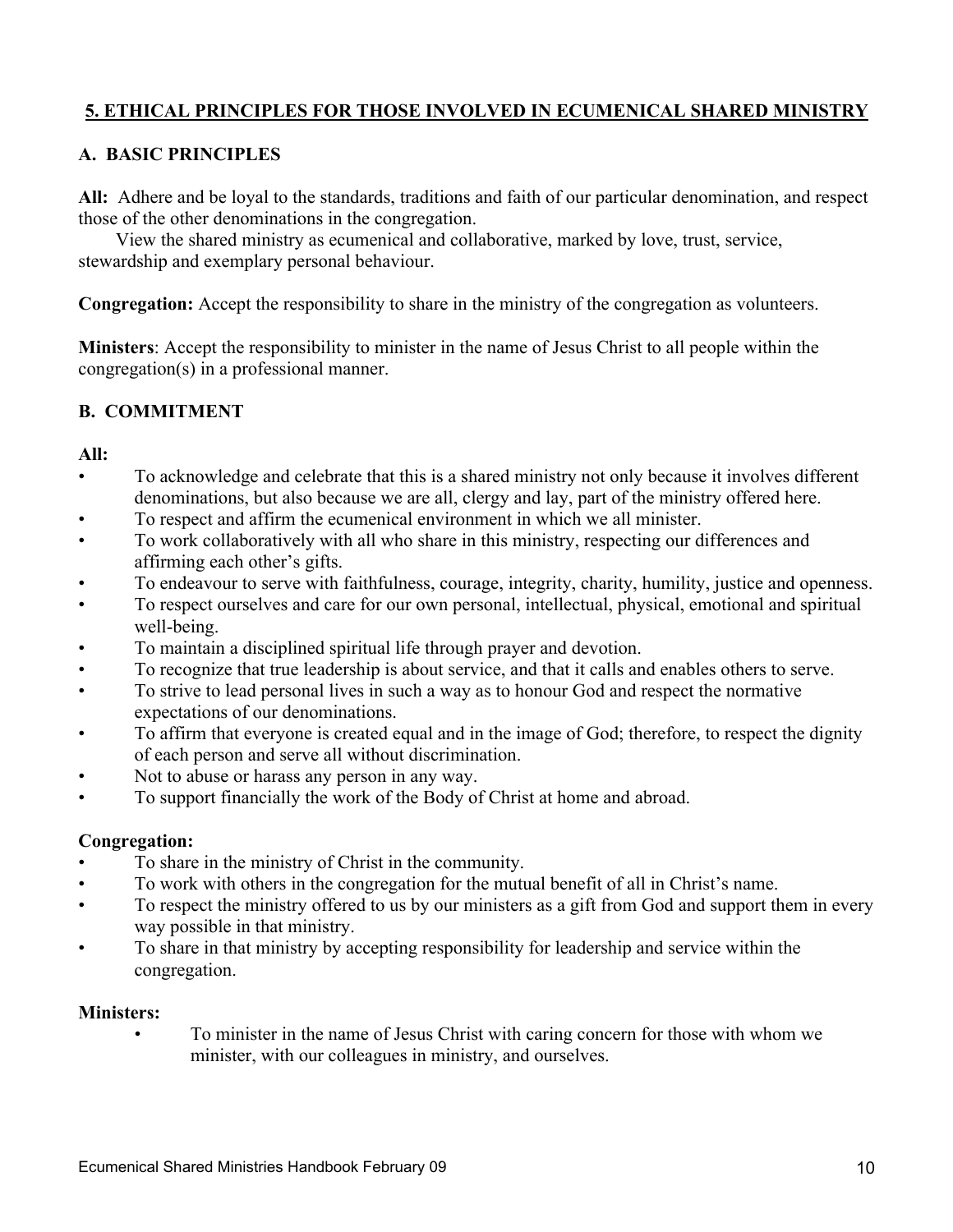- To accept and honour the trust placed in us.
- To respect the privacy of the people with whom we minister; hence, not to disclose confidential information inappropriately
- To respect the physical and emotional boundaries of pastoral conversations, and in those relationships to promote human and spiritual growth and not foster dependency.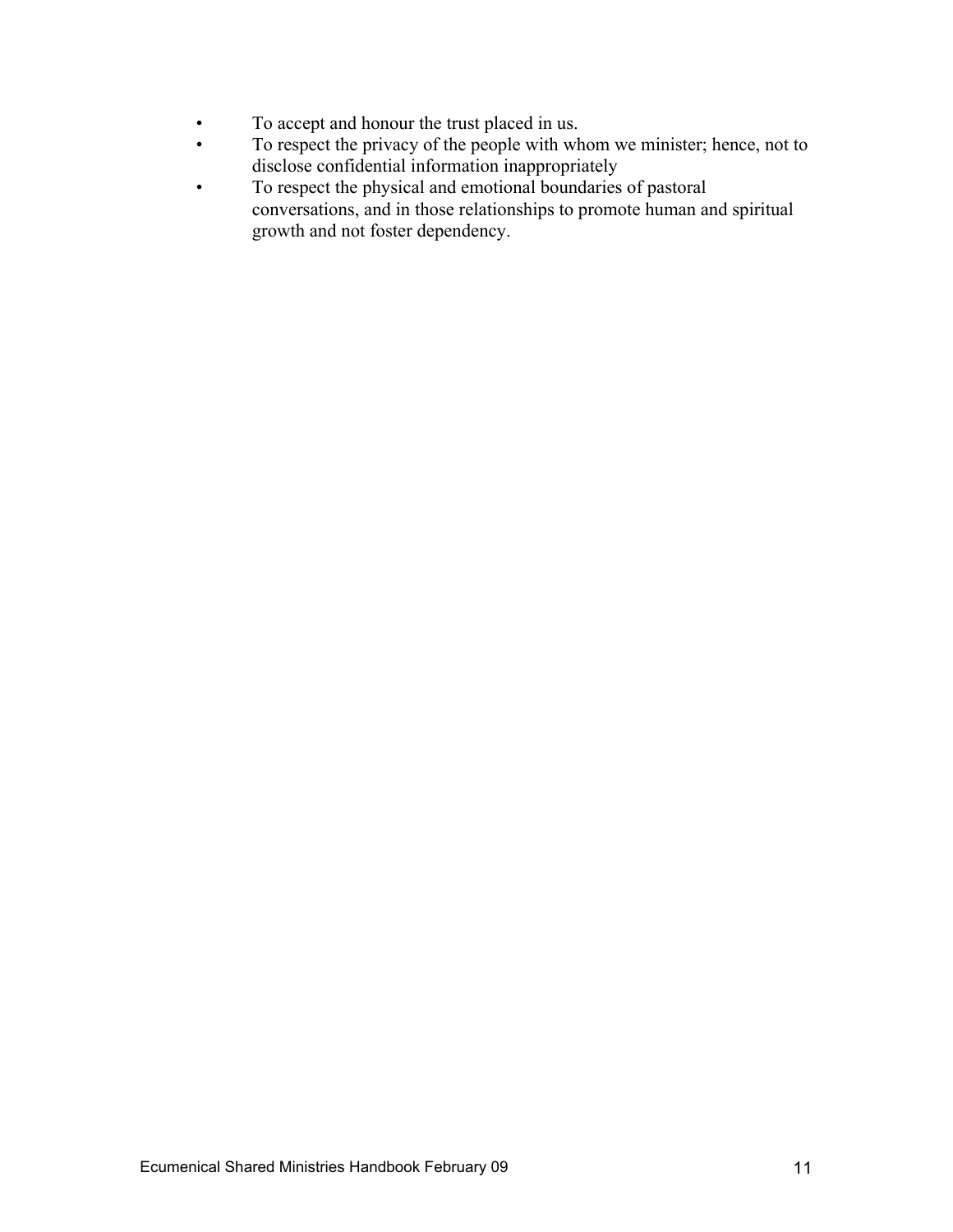# **6. BASIS OF AGREEMENT FOR CLERGY APPOINTMENTS**

The term 'judicatories' is important for shared ministries. It indicates the persons and/or bodies who have pastoral responsibility and oversight for the congregation(s). Judicatories are different depending on the denomination.

- Anglican: through the bishop, who may authorize an archdeacon or other representative.
- Presbyterian: through the clerk of the presbytery, who will indicate who will be serving as the interim moderator.
- ELCIC: through the office of the bishop, who may authorize another representative.
- United Church: the pastoral relations committee of the presbytery has responsibility.
- 1. In the event of a ministerial vacancy or the formation of a new community of faith, participating judicatories should ensure that interim services are provided. The initiation of the vacancy process and co-ordination of interim services shall normally be the responsibility of the denomination of the previous incumbent.
- 2. Judicatories will assist the community of faith to prepare a profile defining its character, its needs and the challenges for witness and ministry it faces. The profile will include: 1) a profile of the community; 2) a profile of the church; 3) a mission statement or statement of core values of the church; 4) a copy of the ecumenical shared ministry plan (section 3 point 5); and 5) a statement of the commitment which the ecumenical shared ministry is prepared to make.
- 3. The judicatories in cooperation with the governing body of the ecumenical shared ministry should form a selection committee and determine the search process.
- 4. The selection committee should seek candidates who indicate an openness to the ecumenical nature of this call/appointment/settlement.
- 5. The selection committee should endeavour to honour any commitment made by the ecumenical shared ministry to rotate the denominational affiliation of its clergy.
- 6. All the judicatories must approve candidates prior to their being considered by the selection committee.
- 7. The selection committee should review the proposed candidates and designate one (or two) who have the support of the committee members representing all participating judicatories.
- 8. The designated candidate(s) will be required to meet with the selection committee unless the selection committee decides otherwise. The norm will be that the congregation pay the cost of the interview which will be negotiated by the selection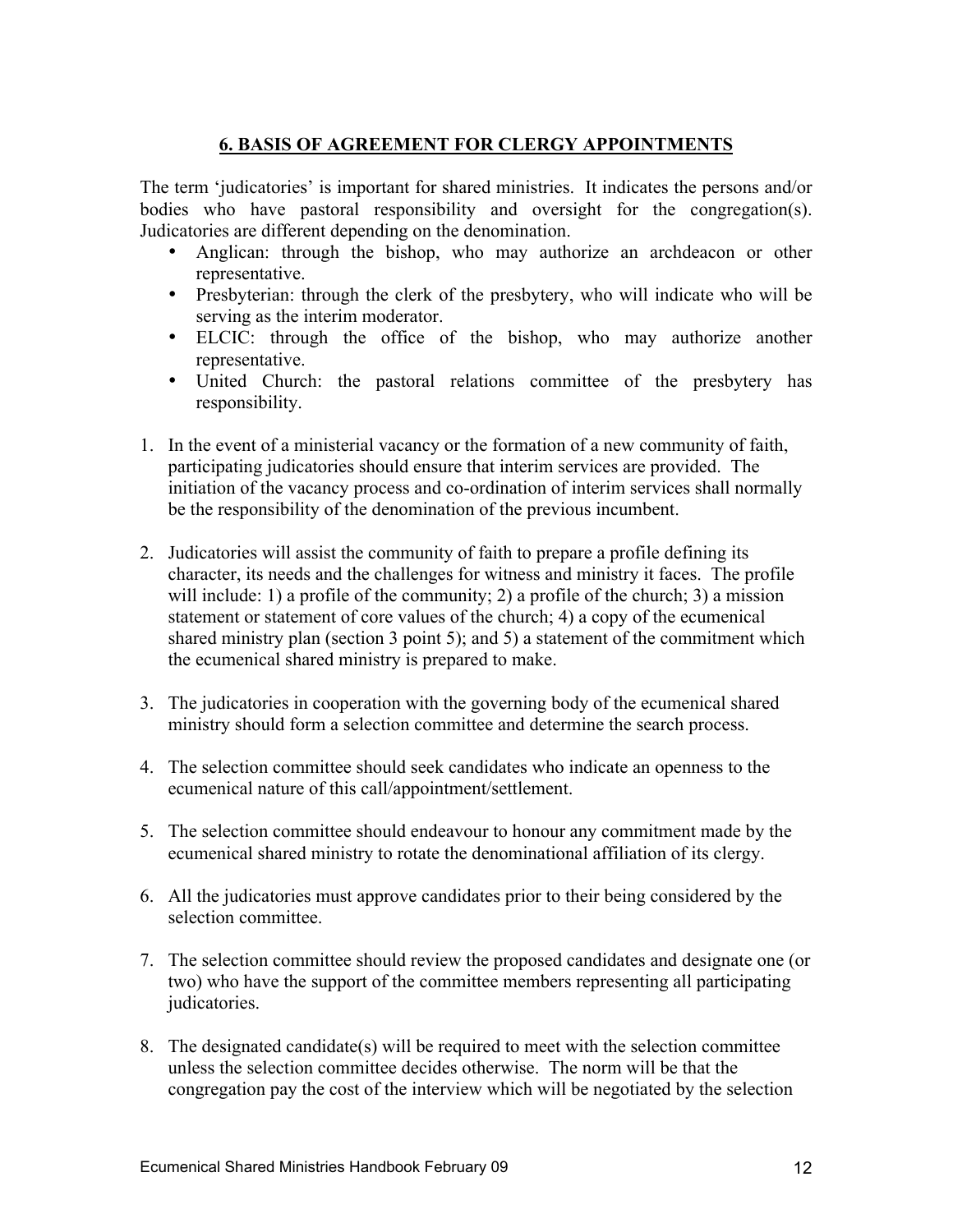committee.

- 9. The community of faith, or each of the participating congregations where they are separately constituted, should approve the recommendation of the selection committee by at least a two-thirds majority vote.
- 10. The selection committee will forward this action to the appropriate judicatory for issuance of a valid call/appointment/settlement according to the polity of the denomination of the candidate. Ratification of the call/appointment/settlement as required by the participating judicatories will be sought according to their appropriate processes and time lines.
- 11. Prior to the new minister taking up his/her duties, he/she shall undertake a training experience, which will include training in the polity of each denomination involved and may include the appointment of a mentor (see suggestions in the Clergy Guidelines prepared by the Joint Anglican Lutheran Commission, in the Appendix). Training should be the responsibility of the local judicatories.
- 12. As soon as practicable after entering upon his/her duties, the new minister of the congregation shall be duly installed/covenanted/inducted, with the participating judicatories appropriately involved.
- 13. The judicatories are expected to carry on a regular system of visitation as they do in traditional ministries, with the possibility of joint visitations by the participating judicatories from time to time.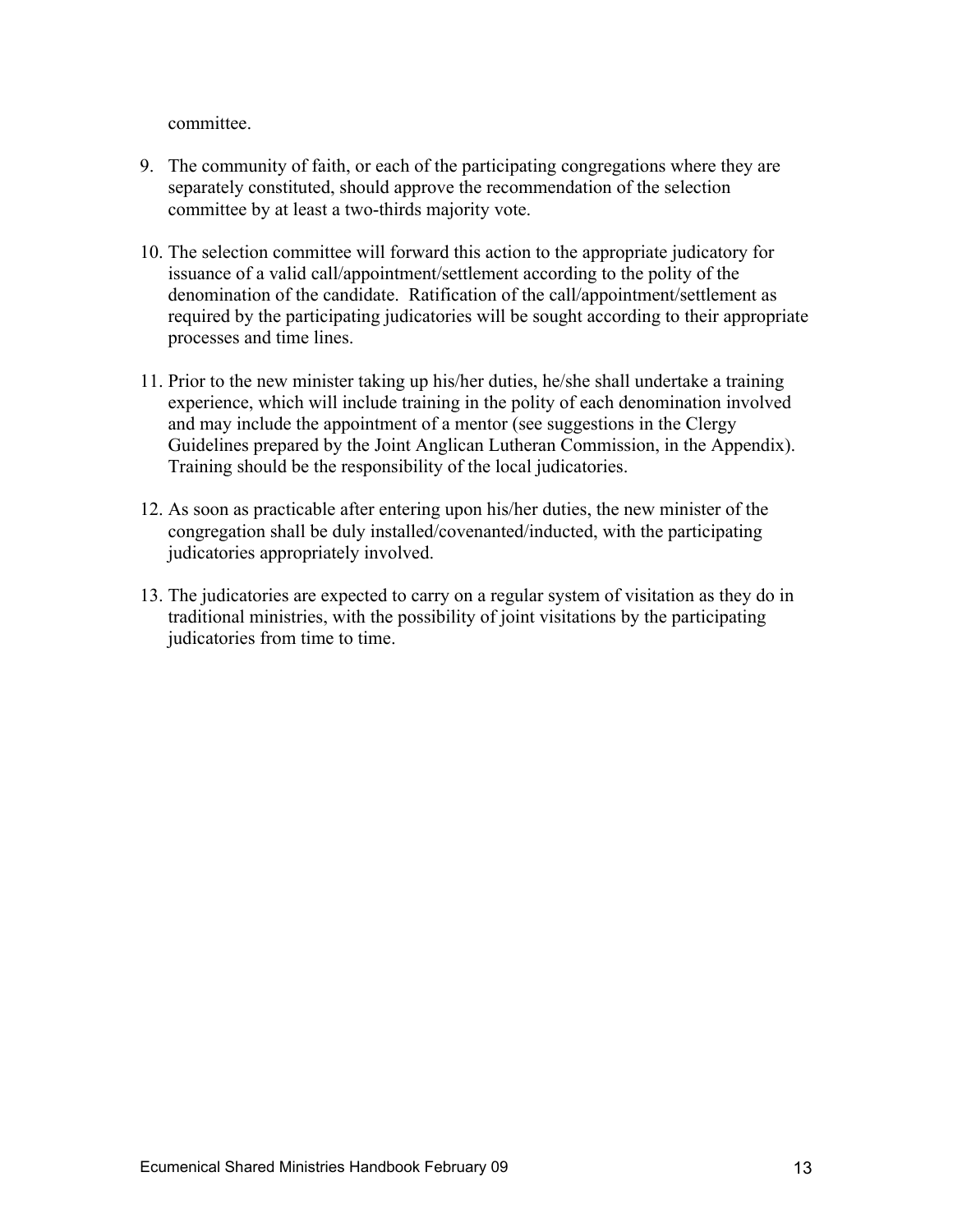# **7. Worship Life**

Since worship is the major event and central act for Christian communities, it is no surprise that planning worship becomes a key issue for ecumenical shared ministries. Not only do different traditions have different emphases in their liturgical life, but our different denominational families have different ways of organizing responsibility for worship. Ecumenical shared ministries are blessed with potentially having access to a wide variety of liturgical texts and musical resources, but at the same time they can feel overwhelmed by the number of choices, and the cost of buying too many sets of books, and they may wish to choose just a few for regular use. Or, they may choose to invest in technology (and copyright permissions!) for putting together a bulletin and/or overhead projection for each service. Each choice can stir up issues of denominational customs and preferences.

One basic question to address is whether the congregation will generally follow one form of service, or whether they will alternate among traditions – using a Lutheran rite one week, a Presbyterian style of worship the next, etc. They may also want to develop 'blended' services for particular events – anniversaries, celebration of new ministry and festivals. The relevant judicatories should be involved in decisionmaking about how a congregation should address these matters and what level of authorization is required.

# **Whose Responsibility?**

# Presbyterians

'As the executive of the presbytery, the minister is responsible for the conduct and content of public worship … The session is responsible for regulating the hours and forms of public worship and for arranging special services. The session determines the appointed times and provides for the administration of the sacraments.' (*Book of Forms*)

# Lutherans

There are national standards for worship and some authorized liturgical texts, which include liturgies and hymns. At the parish level, the pastor and the congregation share responsibility for planning worship.

# United Church

"The Session, or its equivalent, has responsibility for worship and administration of the sacraments in the local setting, provided the worship remains in continuity with the Basis of Union."

# Anglicans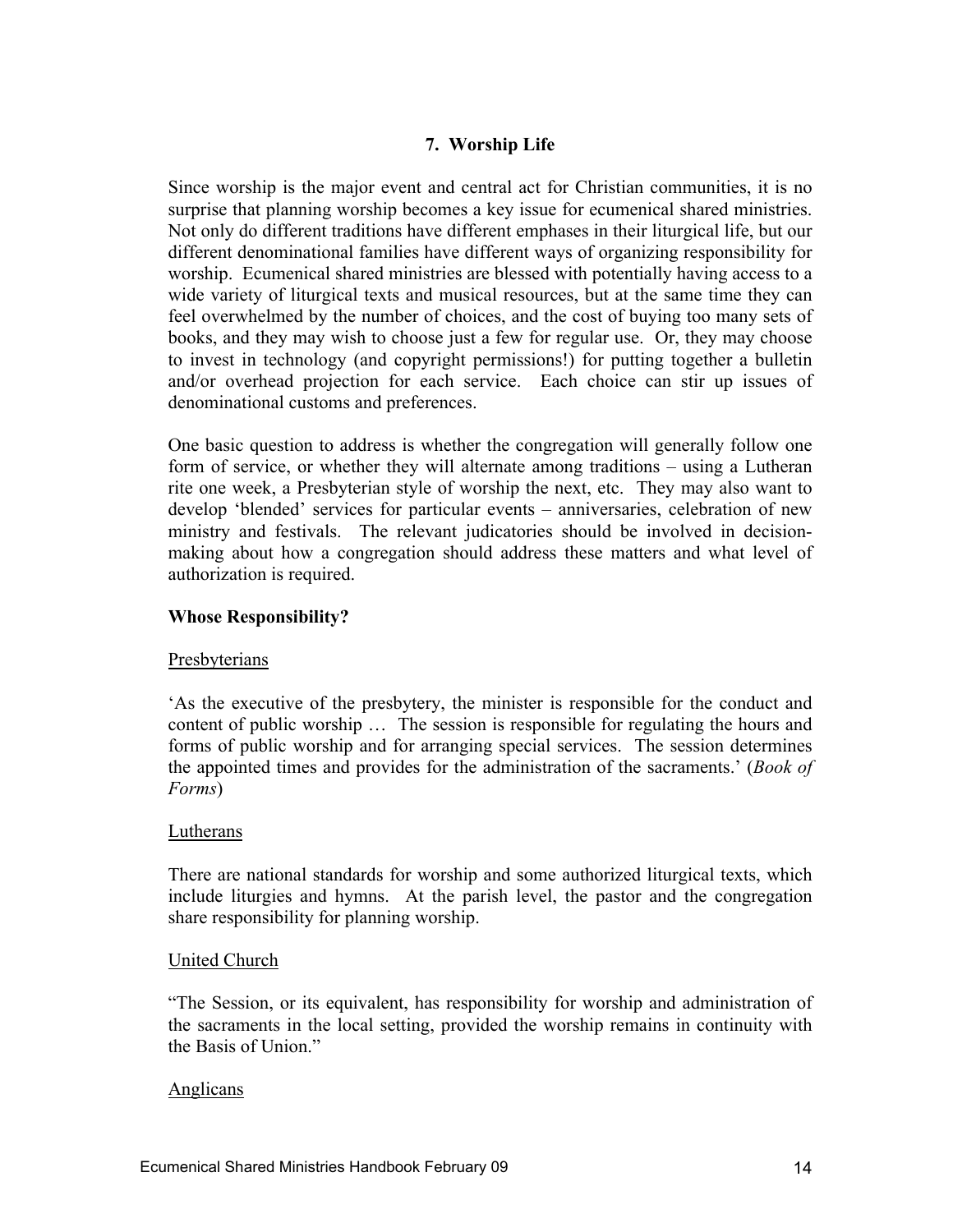The diocesan bishop is the person who authorizes liturgical texts. The General Synod (national governing body) from time to time issues authorized books of worship (liturgies and hymns) and these may be used with the permission of the bishop. Other rites are not supposed to be used, but in practice can be a wide variety of custom.

Since the adoption of the Waterloo Declaration of full communion with the Evangelical Lutheran Church in Canada, Anglicans and Lutherans are allowed (with the permission of the local bishop) to use each other's authorized books. (See Appendix for Guidelines for Common Worship).

# **Authorized or Recommended Texts**

# **Presbyterians**

*The Book of Common Worship* (1991); *Living Faith/Foi Vivante: A Statement of Christian Belief* (1984); *The Book of Praise* (1997). *The Book of Praise* is the authorized hymn book; some congregations continue to use the 1982 edition.

# Lutherans

Three books are currently authorized: the *Lutheran Book of Worship* (1978), *With One Voice* (1995), and *Evangelical Lutheran Worship* (2006).

# United Church

While the church occasionally produces worship resources, they are neither mandated nor exclusive – congregations have the freedom to draw on many sources for worship. United Church recommended resources include *Celebrate God's Presence: A Book of Services* (2000); *Voices United* (1996); *More Voices* (a supplement to Voices United) **date**.

# Anglicans

*The Book of Common Prayer* (1962) is the standard of worship and doctrine and the *Book of Alternative Services* (1985) is in widespread use. More alternatives are included in *Services of the Word*, *Supplementary Eucharistic Prayers*, and *Night*  Prayer, and many of these texts are available in French. *Common Praise* (1998) is an authorized hymn book, as is *The Book of Common Praise* (1938) and The Hymn Book (1971), but more latitude is given to the choice of hymn books than to liturgical texts.

# **Considerations in Planning Worship**

People often have strong feelings about how worship should be conducted. Any worship committee in an ecumenical shared ministry is encouraged to pay attention to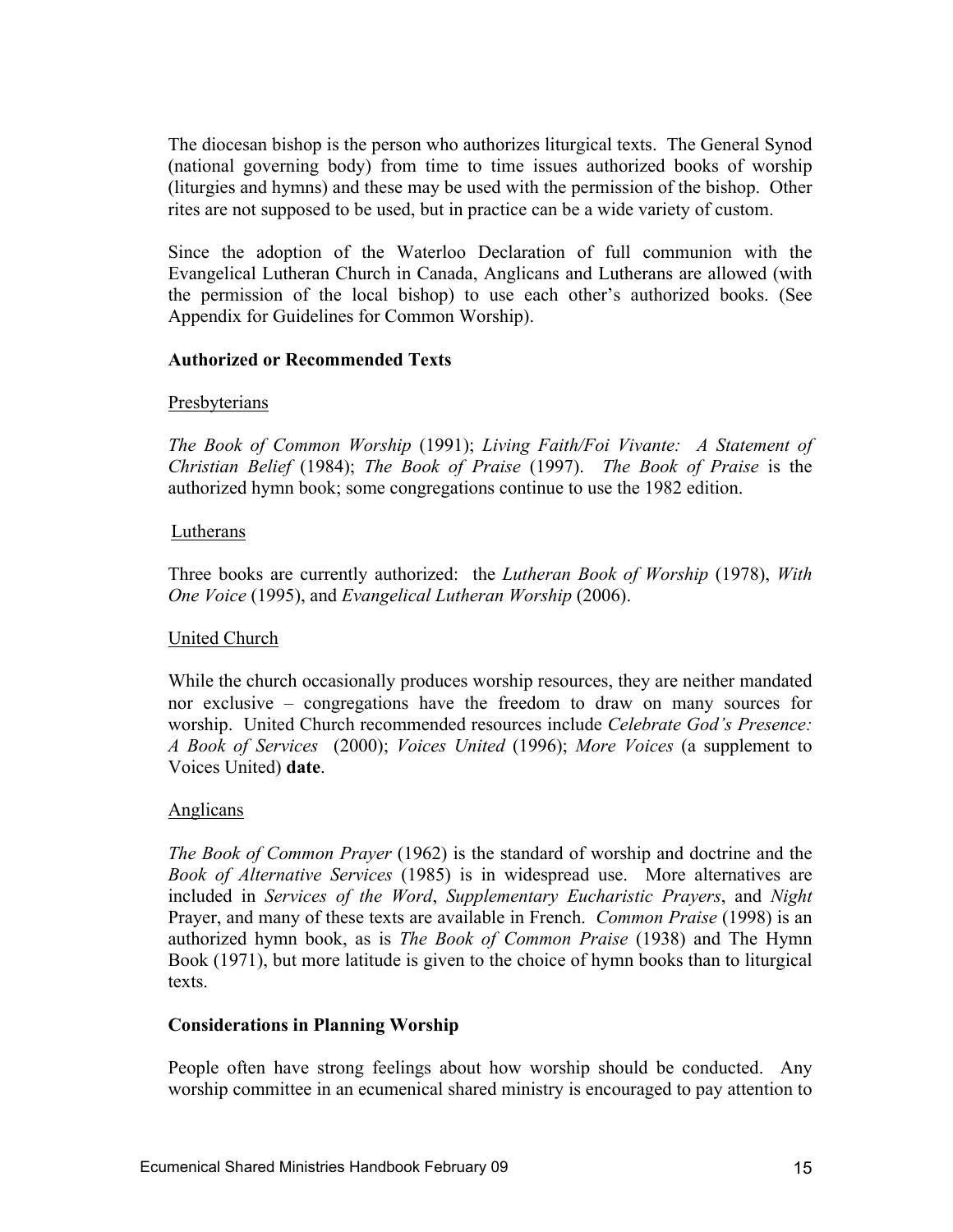the real issues that may lie behind disputes about liturgy, because for some there will be issued that they consider to be matters of principle. For example, an Anglican may insist on wine for the communion service, since that is the standard expected of Anglicans according to canon law throughout the Anglican Communion – it is not a question of personal preference. On the other hand, a United Church person may insist on grape juice as a necessary requirement of their Methodist heritage. It is important to encourage open discussion of the reasons for these different views and to learn what each tradition cherishes and why. In most cases a compromise can be found that allows for choices within the liturgy – two cups, for example, or a chalice of wine and cups of grape juice.

Some questions about worship that an ecumenical shared ministry will want to address, in consultation with the judicatories:

- Who may preside at a service of eucharist/communion
- Who may preside at non-sacramental services
- Who may preach
- Who may lead which prayers
- Frequency of communion
- Participation of children in communion, and in the whole liturgy
- Books or bulletins or overhead projection<br>• Which books
- Which books
- A common rite for the community, or alternate among traditions
- Bread, wine and/or grape juice<br>• How to dispose of communion
- How to dispose of communion elements that are left over
- Vestments for clergy and others
- Liturgical colours<br>• Special services in
- Special services in the Christian year (e.g. Ash Wednesday, Holy Week)
- Special Sundays (e.g. some traditions mark Worldwide Communion Sunday, or Reformation Day, while others do not)
- Readings from a lectionary, or by theme
- Music how much, what mix of styles, instruments, sources, choral and/or congregational

# **Special Occasions**

Services for some special occasions, such as baptism, weddings and funerals will each have their own issues, but for the most part these will be related to the needs and desires of the families involved, rather than denominational matters.

The official teaching of all of our churches is that baptism is to be performed with water, using the formula 'in the name of the Father and of the Son and of the Holy Spirit'.

With regard to weddings, ordained ministers are bound to act in accordance with the rules of their own denomination.

For two special services, confirmation and the celebration of a new ministry, there are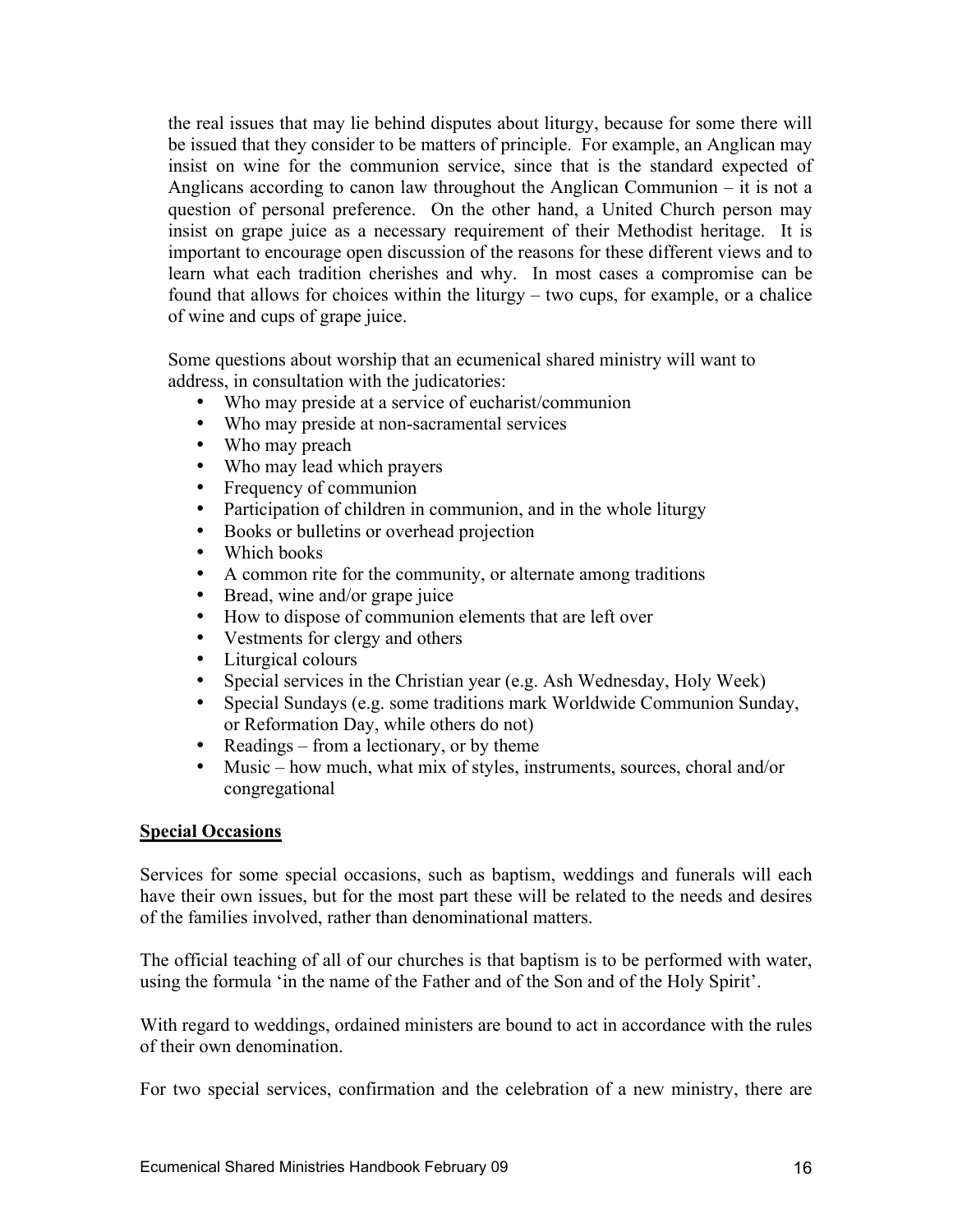particular issues that need to be discussed with the judicatories.

# Confirmation

Present practice in all the churches involved, except the Anglican, is for the pastor to confirm those who are making an adult profession of the faith of their baptism. Anglicans reserve this to the bishop. Every attempt should be made to find a way for all the people being confirmed to do so together, but if Anglicans are involved their bishop will have to be as well. Some ecumenical shared ministries have the pastor and the bishop lay hands on every candidate; some will invite a person from the other denominations' judicatories to participate. It is important to respect each other's legal and traditional requirements, while being creative about celebrating this special event as a whole community.

Confirmation can raise particular questions for people raised in ecumenical shared ministries, as denominational identity may not be as much of an issue. They may not wish to choose to belong to only one denomination. The service can be a means of conveying that while they are being confirmed in one tradition, they are also making their profession of adult faith in the midst of a wider congregation, and they are part of the one Church of God.

# Celebrations of New Ministry

When the new ordained minister begins their ministry in the ecumenical shared ministry, you will want to have a service of welcome. In all our traditions, this is a celebration of new ministry for the judicatories, the whole congregation, and the ordained minister. It is an opportunity to celebrate the various ministries that support each other and provide service to the wider community.

Any liturgical celebration can use signs and symbols to illustrate this, and there are some samples in the Appendix. There may also be denominational requirements, such as particular oaths that the minister must take. It is important to consult particularly with the judicatory of the denomination to which the ordained minister belongs to find out what those requirements are and who from the judicatory needs to participate and in what way. At the same time, representatives and important symbols or actions from the other denominations should also be included.

# **Sample services for appendix**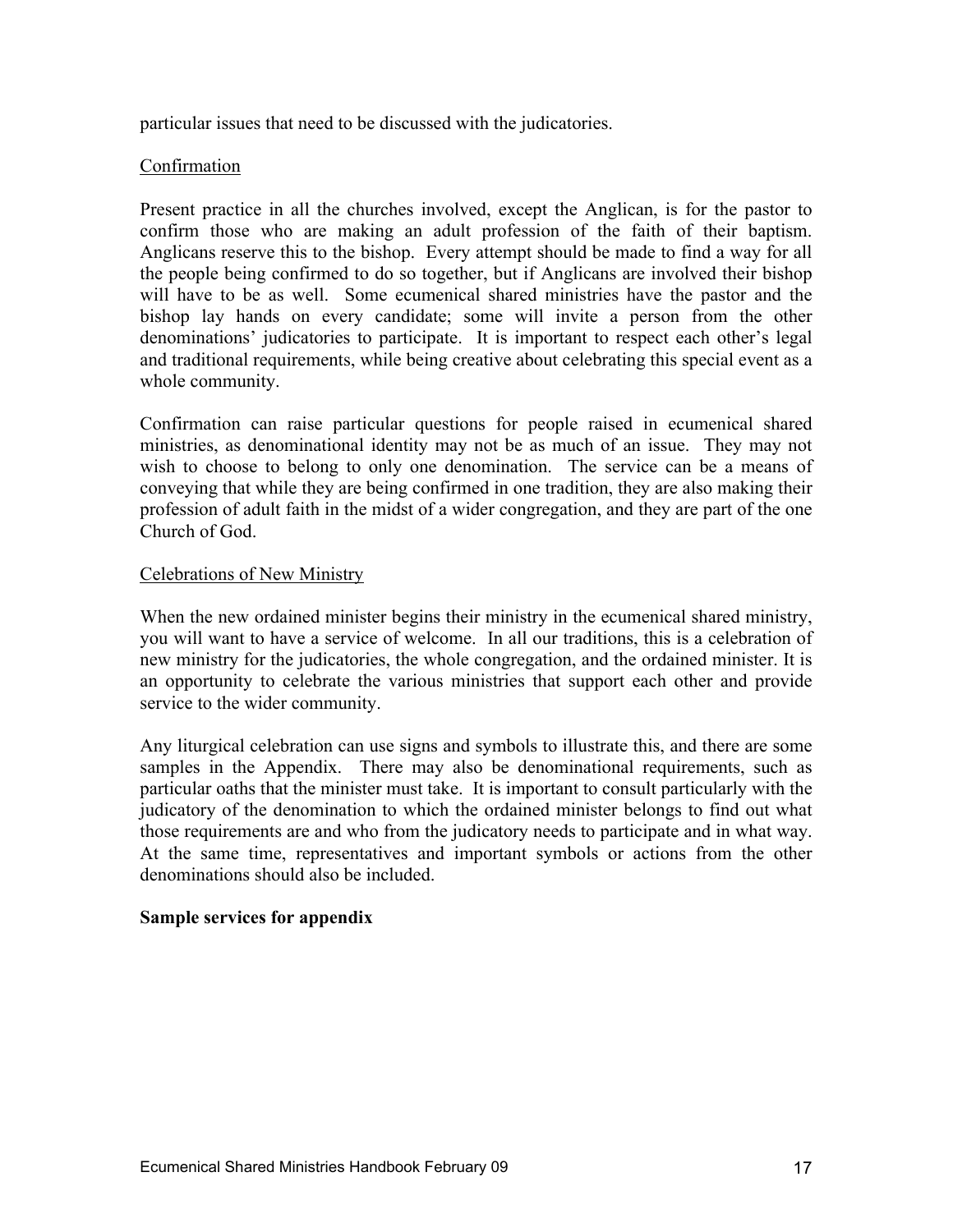# **8. LOCAL ORGANIZATION AND GOVERNANCE**

# **Denominational Governance**

The way a church governs itself is called 'polity'. Yet polity is more than just constitutions and charts of accountability; it is self-understanding. It is often because denominations have different polities that misunderstandings can arise in Ecumenical Shared Ministries. When an Ecumenical Shared Ministry works to find a way in which it can govern itself as it is getting established, it will find itself working with several understandings of what it means to be church, what values are involved in governance, and who is involved in oversight. It is helpful to try to understand how the different denominations understand themselves and what rules govern their life, before a mutually satisfactory form of governance can be found that will be appropriate both for the congregation and for the denominations involved. Denominations assign authority differently, so that some matters that are the responsibility of the local congregational 'board' or 'vestry' in one denomination might be the responsibility of presbytery or synod, or of the national church, in another.

It is also important to understand that the same names or titles don't necessarily mean exactly the same thing in all denominations. Presbyteries in the Presbyterian Church do share some, but not all, of the features of Presbyteries in the United Church; for example, the UCC has Conferences of several Presbyteries, with authority of their own. An Anglican bishop and a Lutheran bishop share some characteristics but have somewhat different authority in relationship to congregations.

# Presbyterians

Governance in the Presbyterian Church of Canada is laid out in the *Book of Forms*. http://www.presbyterian.ca/webfm\_send/205

# Lutherans

Governance in the Evangelical Lutheran Church in Canada is found in its *Constitution* http://elcic.ca/Resources/Constitution.cfm and *By-Laws http://elcic.ca/About-the-ELCIC/Bylaws.cfm*

The basic unit of the church is the congregation, which are grouped in synods. Each synod holds a biennial convention that is its governing body, and every 4 years the synod elects a bishop who is the leader of the synod, along with a vice-president. 5 synods make up the national church, which meets in National Convention every 3 years; it elects a national bishop every 6 years, and is governed by the National Church Council between meetings of Convention.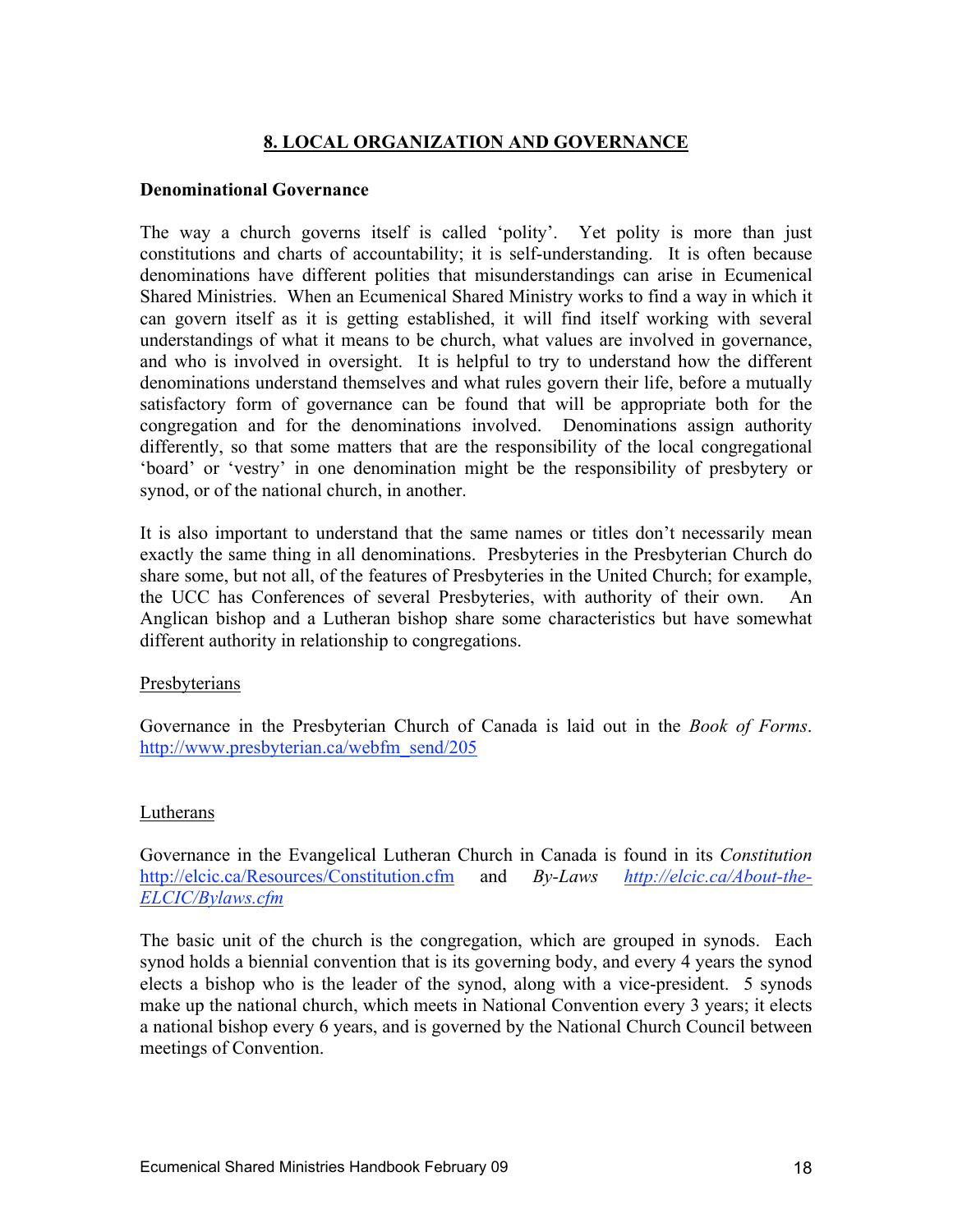# United Church

The United Church of Canada expresses its polity in the*Manual http://unitedchurch.ca/files/manual/2007\_manual.pdf*

# **Anglicans**

The polity of the Anglican Church is laid out in the *Handbook of General Synod*, http://www.anglican.ca/about/handbook/, but each of the 29 dioceses and the 1 area ministry has its own 'canons' (church law). These diocesan canons are often available on the diocesan website.

The basic unit of the church is the diocese, a collection of parishes and congregations which are governed by a diocesan synod and led by a bishop, who is elected by the synod when there is a vacancy. In most dioceses, all licenced clergy are members of synod, and each parish elects a certain number of lay people. Parishes, which may consist of more than one congregation, follow the polity laid out in diocesan canons, and there are variations across the country. Most would have a parish council (called by a variety of names) made up of lay leaders and the clergy; in some cases the clergy chairs this meeting and in others a chair is chosen by the council.

Dioceses are grouped in 4 ecclesiastical provinces, each governed by a provincial synod that meets every 3 years and led by an archbishop (also called a 'metropolitan') who is elected by the synod when there is a vacancy. All dioceses are also constituent members of the General Synod, the national governing body which meets every 3 years and is led by a Primate (also an archbishop) who is elected by the General Synod when there is a vacancy.

# **Local Governance of Ecumenical Shared Ministries**

Each ecumenical shared ministry will develop a written agreement describing its particular form of local governance which honours and, where possible, integrates the polity of each denomination. This agreement will be subject to the approval of the bishop (ACC  $&$  ELCIC) and the presbytery (UCC  $&$  PCC) and will be reviewed from time to time. The agreement will reflect the following principles:

1. The offices of Trustees, Elders, Presbytery Delegates, Synod Delegates and Wardens shall be maintained in accordance with denominational regulations. Wardens will be elected and/or appointed in accordance with Anglican canons. A Ministry and Personnel Committee will be appointed in accordance with The United Church Manual. The relationship between the Wardens and the Ministry and Personnel Committee will be specified in the local agreement. The ELCIC requires ministry personnel to relate to a Board and recommends that the congregation also establish a mutual ministry committee, which in the case of Ecumenical Shared Ministries could include key leaders in the congregation (not necessarily just Lutherans).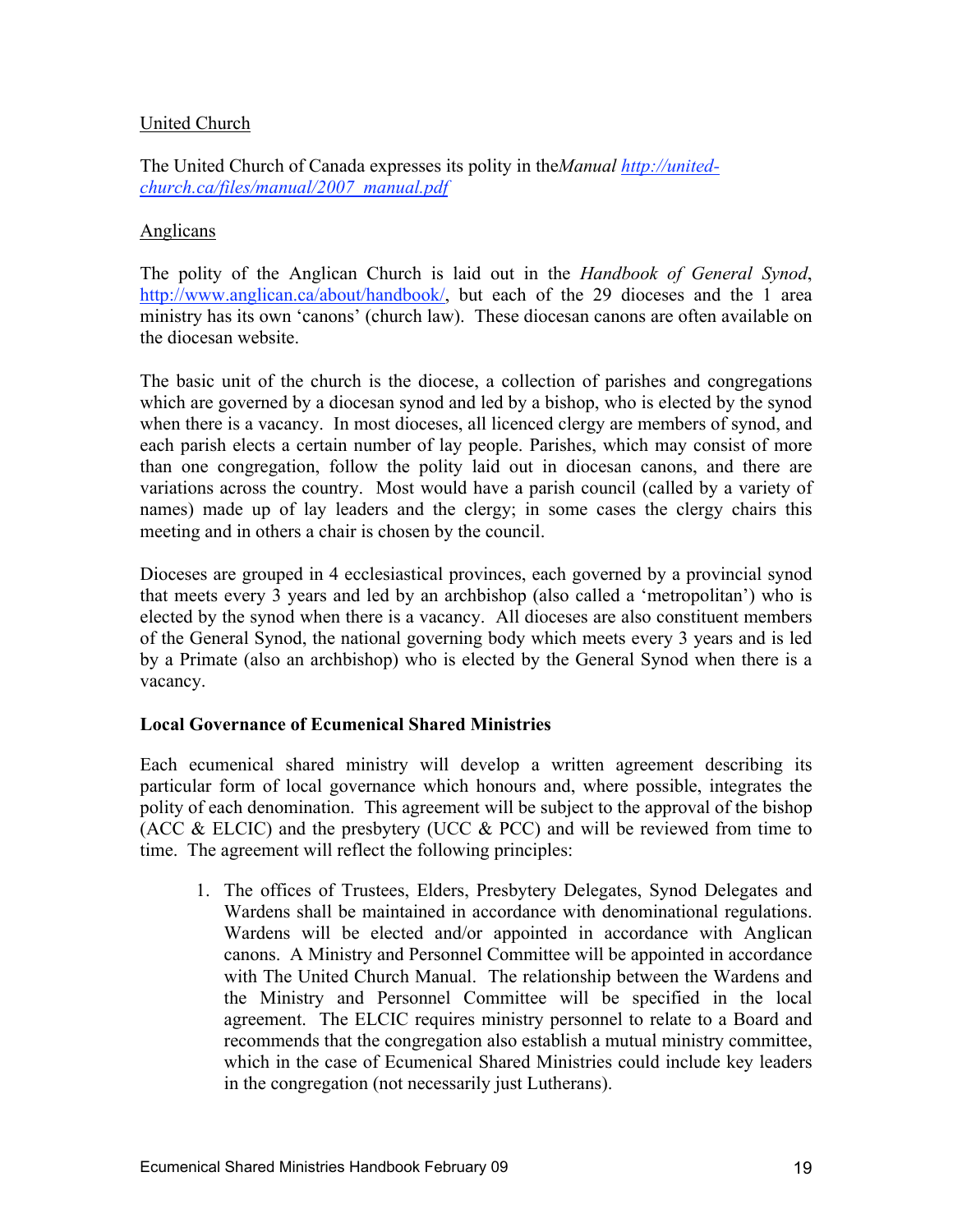- 2. Where there are separate Church Committees and Board/Sessions, each will be set up to meet the requirements of that denomination. Where such a situation exists there shall be a joint meeting at least quarterly, or a quarterly meeting of a central committee.
- 3. Where there is a single governing body, the various responsibilities of each office will be maintained, including finance, stewardship, buildings, membership, worship, Christian formation, and staff relations.

The formation of the Ecumenical Shared Ministry does not consist of the amalgamation of denominations, but rather the recognition of individuals from all denominations who participate in this ministry, working under the beliefs and doctrines of the two or more primary judicatories.

The faith and practice of each tradition, in worship and in governance, will be maintained, honoured and, where appropriate, integrated. In other words, individuals will be afforded the opportunity to grow and be nurtured in the traditions of their own church, and have the opportunity to appreciate a wider ecumenical experience. Honouring its individual traditions, governance and polity, the Ecumenical Shared Ministry will develop a governance model that is appropriate to its own membership and context, in consultation with the relevant judicatories.

In order to provide ongoing support and oversight, each Ecumenical Shared Ministry will be officially linked to its appropriate judicatory through existing denominational structures. The responsibility for maintaining this linkage will be shared between the incumbent priest/minister, the Bishop (or his/her representative) and the Presbytery (through its representative), and will be assisted by the clergy and laity in other Ecumenical Shared Ministries. All ecumenical shared ministries will be visited regularly by representatives of the Diocese (Anglican) Synod (Lutheran) or Presbytery (Presbyterian and United Church) as applicable.

Among the issues that should be flagged for special consideration are:

- Buildings & Property
- Finances
- Support to Denominations
- Membership
- Leadership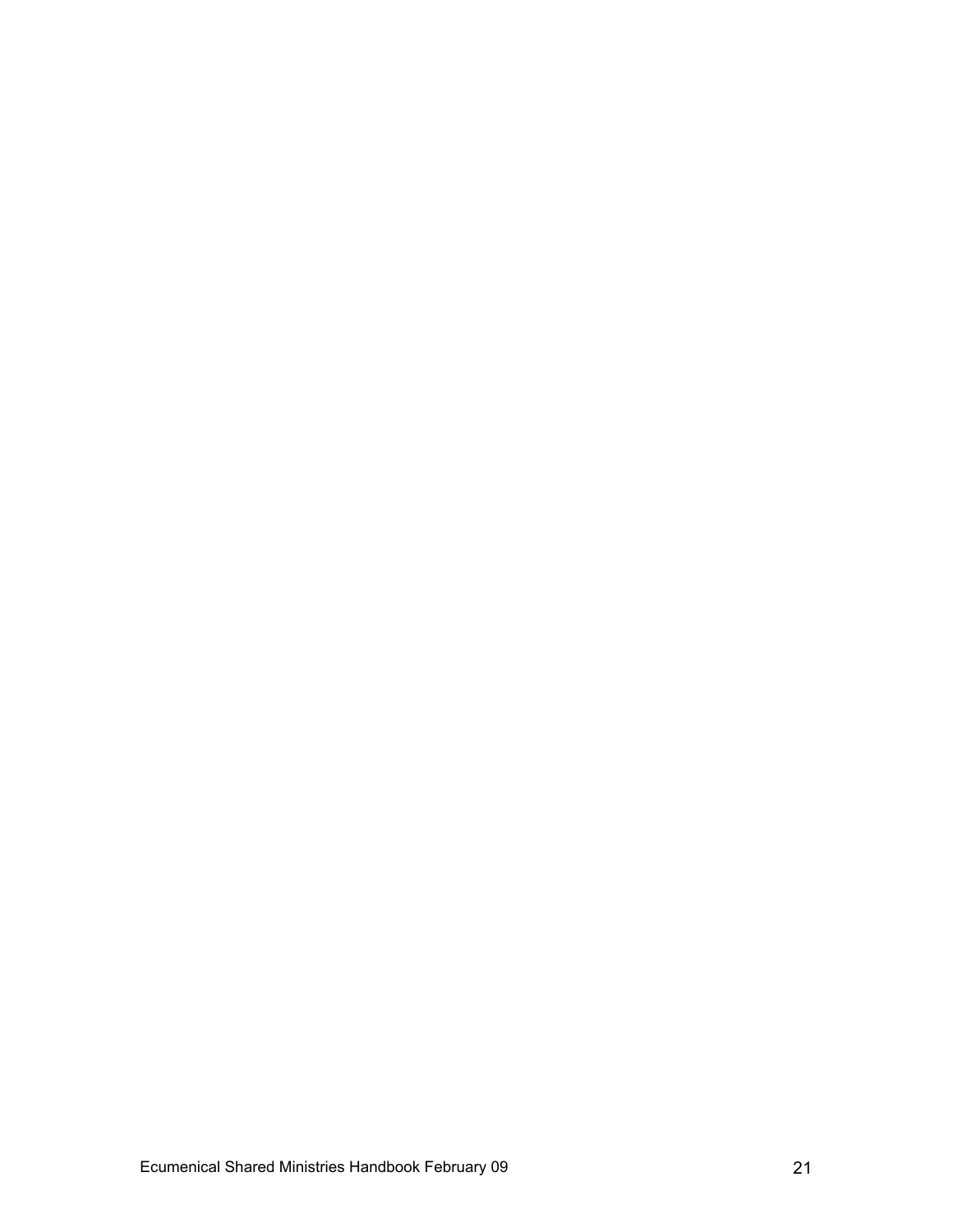# **9. FINANCE AND PROPERTY**

The following is a list of those financial and property matters which need to be addressed in an ecumenical shared ministry. It is important that these be discussed with all relevant judicatories.

- A financial plan appropriate to the nature of the partnership
- How assets such as buildings and memorials are to be shared
- Means and handling of financial support for local and denominational funds (allocation, assessment, apportionment, benevolence, etc). - recording of offerings through envelopes or preauthorized remittance (PAR), issuing of charitable receipts, developing a sense of stewardship
- How denominational records are kept
- Annual Statistical Report (see Appendix)
- Process for Applications for Financial Grants (see Appendix)
- Charitable Number and accounting to CRA
- Calculation of equity
- Access to capital funds of denominations
- Processes for dissolving an ecumenical shared ministry including property
- Pay scales for personnel (normally the compensation standard of the denomination of the clergy person)
- Appointment of trustees/signing officers
- Incorporation judicatories should be consulted to determine if ecumenical shared ministries need to do this to meet provincial or other requirements

# **Merging or Amalgamating Trusts**

If there is a desire to merge or amalgamate two or more trusts (congregations) to form a new shared ministry with identical or substantially compatible charitable purposes, legal advice should be obtained. Provincial authorities may need to be consulted for their approval prior to the merger or amalgamations taking place.

# **Charity Registration Numbers**

When two or more congregations with their own charitable registration numbers vote to form a shared ministry, the following should be considered in consultation with the judicatories:

- 1. Select a new name for the ecumenical shared ministry and adopt a Constitution and Bylaws.
- 2. Register the new ecumenical shared ministry as a charity by filing a Form T2050 application with the:

Charities Directorate, Canada Revenue Agency **Ottawa** K1A 0L5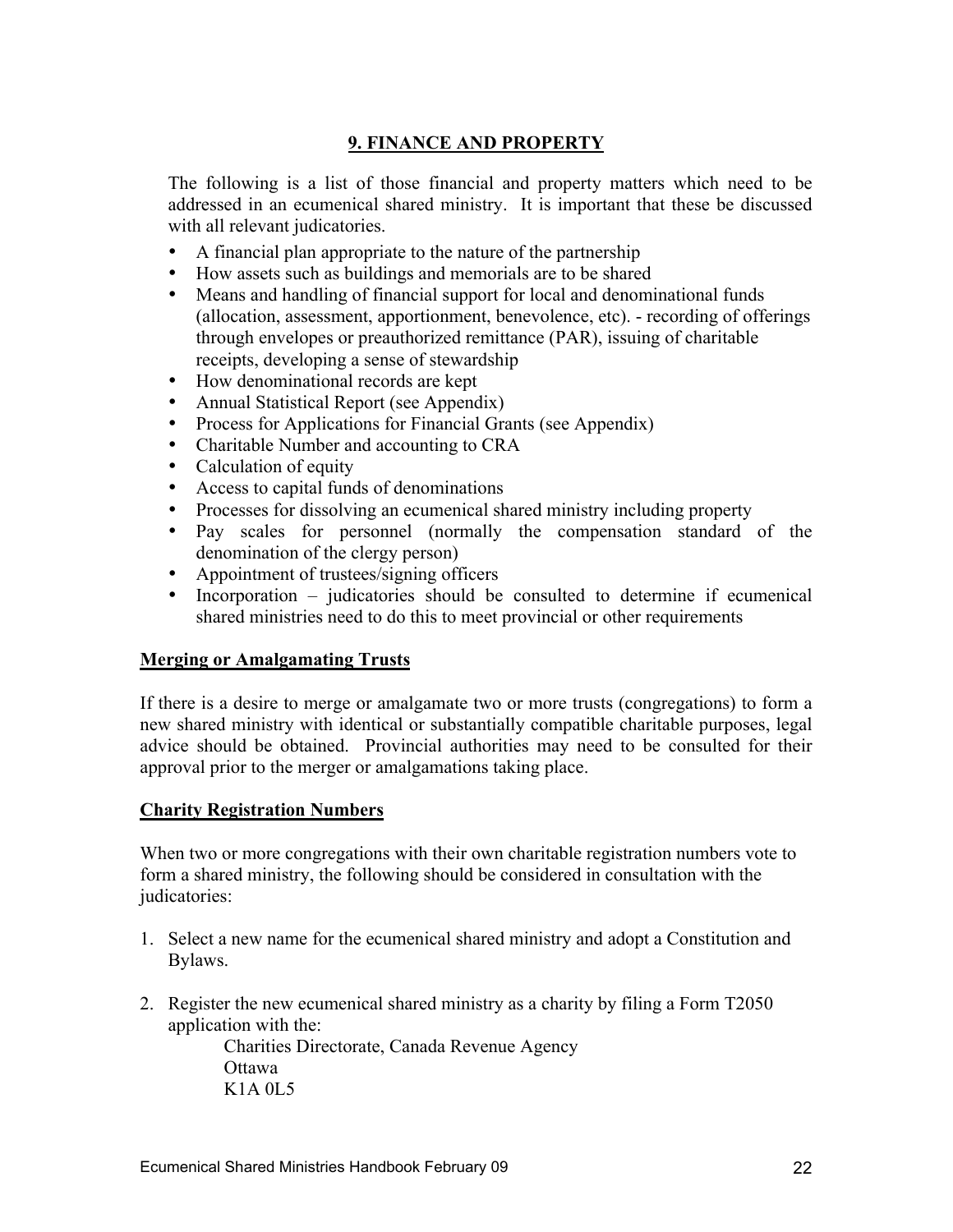1-800-267-2384 fax (613) 954-8037

- 3. Continue to track donations in the individual congregations and issue tax receipts until a new Charitable Registration is received for the new ecumenical shared ministry. In any case, it is probably wise to complete the calendar year.
- 4. File the final Annual Charities Return, T3010A, for each congregation.
- 5. Each congregation makes a grant of their property or transfers all assets to the new Charity.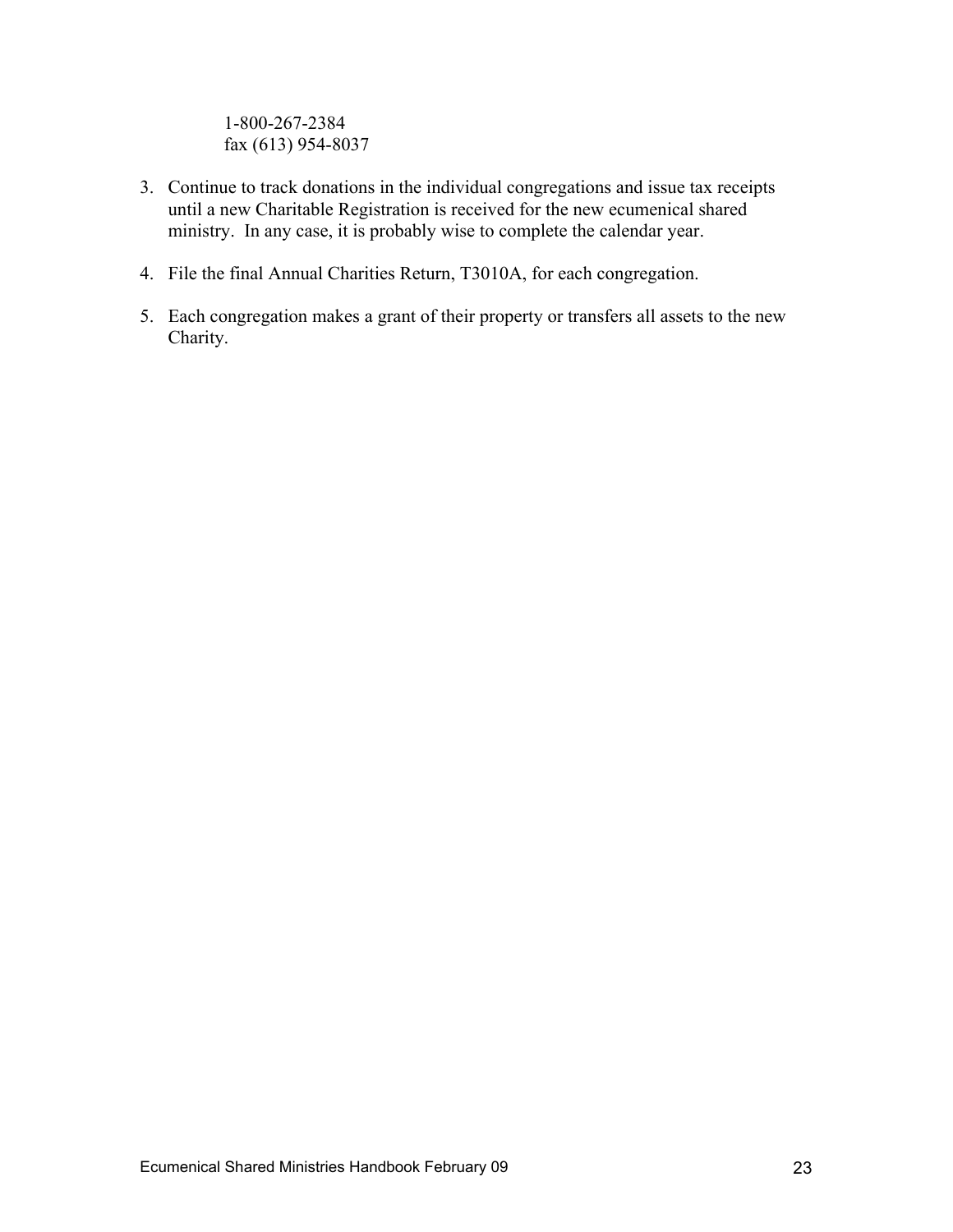# **10. A GLOSSARY OF TERMS FOR SHARED MINISTRIES**

**ACC:** The Anglican Church of Canada; also the Anglican Consultative Council, one of the global expressions of Anglicanism.

**ACIP:** Anglican Council of Indigenous Peoples

# **ACTS AND PROCEEDINGS OF THE GENERAL ASSEMBLY:**

PCC: reports and minutes of the national annual meeting of the General Assembly (referred to as the A&P or the "Blue Book").

# **ADHERENT:**

ELCIC: Informally used to denote someone who participates in the congregation but does not have formal membership.

UCC and PCC: Someone who participates in a congregation but who is not a formal member.

**ANCC:** All Native Circle Conference of the United Church of Canada

# **APOSTOLIC SUCCESSION:**

ACC: A more common term is 'historic succession of bishops'**.** The continuity of the Church through the ages from the apostles, symbolized by the succession in office of bishops duly consecrated by other bishops validly consecrated. The succession is a sign that the Church is the same Church, preaches the same Gospel, and celebrates the same sacraments as in the "faith once delivered to the saints." Anglican discussion ecumenically often turns on how central the role of the bishop needs to be in apostolic continuity.

ELCIC: The continuity of the Church through the ages from the apostles, as recognized primarily by the continued proclamation of the Gospel. Whenever the Gospel is proclaimed in Word and Sacrament, apostolic succession is happening. The historic episcopate, as a component of apostolic succession, is to insure that the gospel is proclaimed in accordance with that tradition.

PCC: The term is rarely used.

UCC: The succession is seen as continued through Scripture/teaching and faith heritage, expressed in the Conference's role in ordination/commissioning of ministers.

# **APPORTIONMENT:**

ACC: One of several terms (*fair share*, *assessment, allotment,* etc.) which parishes are requested to share for the work of the wider church; also used for the amount which dioceses are asked to share with the national church. In some dioceses, *apportionment* means a voluntary contribution, while *assessment* is an amount that must be paid.

# **ARCHDEACON:**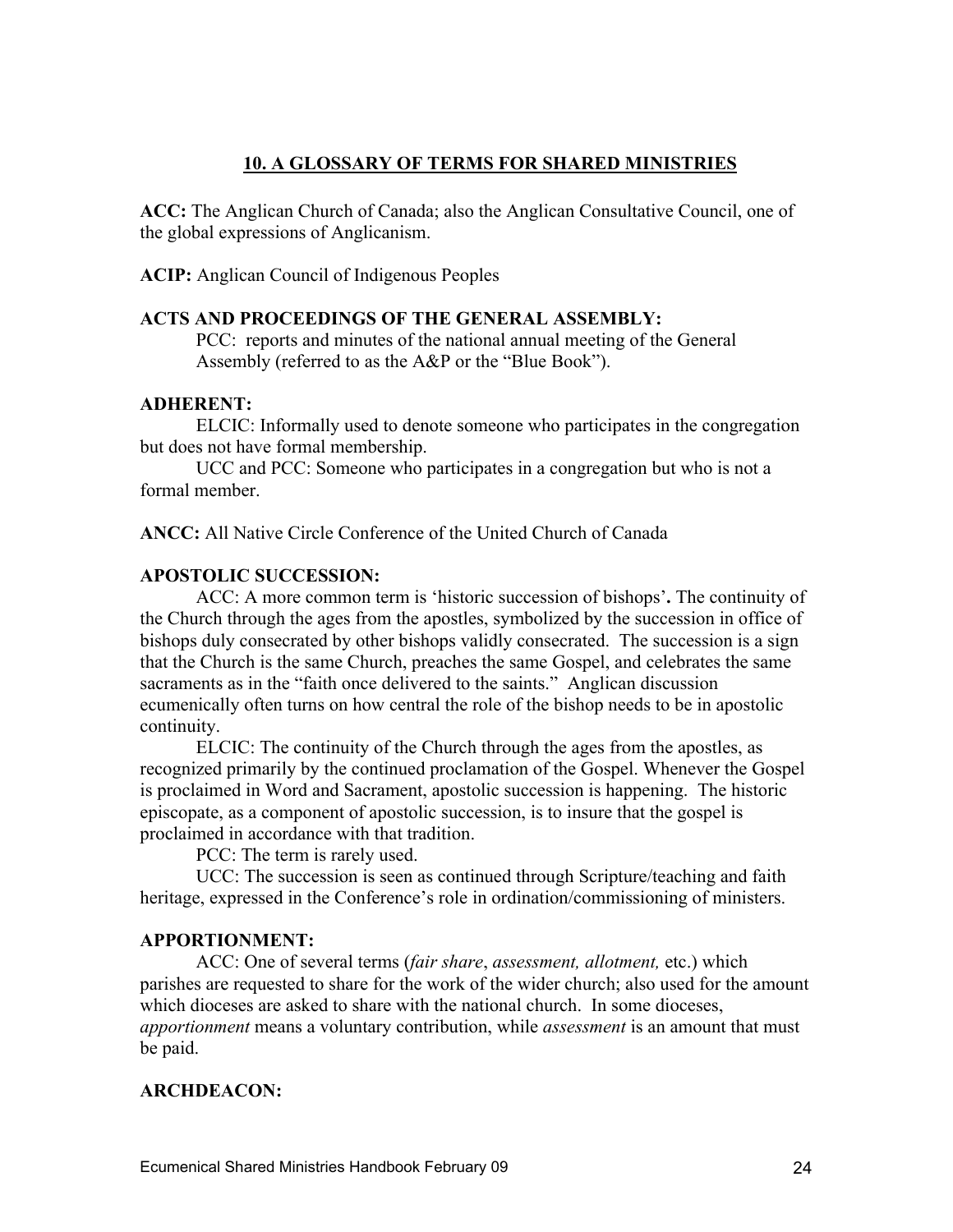ACC: An office of leadership in a large region, or as 'executive archdeacon', the assistant to the bishop. Usually acts on behalf of the bishop.

#### **AREAS OF THE CHURCH BUILDING:**

ACC and ELCIC: The immediate altar area is the *sanctuary*; that and the choir area are the *chancel*; the *nave* is where the main body of the congregation sits, with additional seating in the *transepts*, the two wings of crossbar if the church is in the form of a cross; the *narthex* is the gathering area inside the main front doors; the *vestry* is where the clergy robe; the *sacristy* is where the vessels are kept.

PCC and UCC: The *sanctuary* is the whole area of worship; the *narthex* is the vestibule; the *chancel* is the area of the communion table, baptismal font, pulpit and lectern; the *vestry* is the room where clergy robe; the *transepts* are the two wings of crossbar in churches built in the shape of a cross; seldom used.

*BAS***:** The Anglican *Book of Alternative Services* (the green book) containing liturgies authorized in 1985.

*BCP***:** The Anglican *Book of Common Prayer* (the maroon book) containing the official, normative liturgies of the church. There have been several revisions since Cranmer's first book of l549. The one most commonly used in Canada was authorized in l962 (but is often called the l959 book since it was first presented to General Synod then). (See also *Book of Alternative Services*.)

## **BAPTISM:**

All: A Sacrament, administered with water in the name of the Father, Son and Holy Spirit, marking the beginning of new life within the Christian family. All four churches practice both infant and adult baptism.

#### **BENEVOLENCE:**

ACC: This term is not generally used in a financial sense.

ELCIC: Funds designated for use in support of the mission of the church beyond the congregation.

UCC: Concern for others. Many congregations have a benevolent fund which is used to help those in need.

PCC: Concern for others. Many congregations have a benevolent fund, sometimes administered by the minister and session.

#### **BISHOP:**

ACC: One of the three orders of ministry (bishop, priest, deacon). A *diocesan* bishop presides over a diocese; a *suffragan* or assistant bishop assists; a *coadjutor* bishop is an assistant who will become the next diocesan bishop. (see also 'Primate')

ELCIC: One of the three orders of ministry. A bishop is the head of a synod church, elected for a four year term (renewable) at a synod convention. A bishop is ordained for life but may resign or retire from the exercise of their ministry, or not be reelected. (see also 'National Bishop')

PCC: Not used but episcopal authority is a responsibility of presbytery.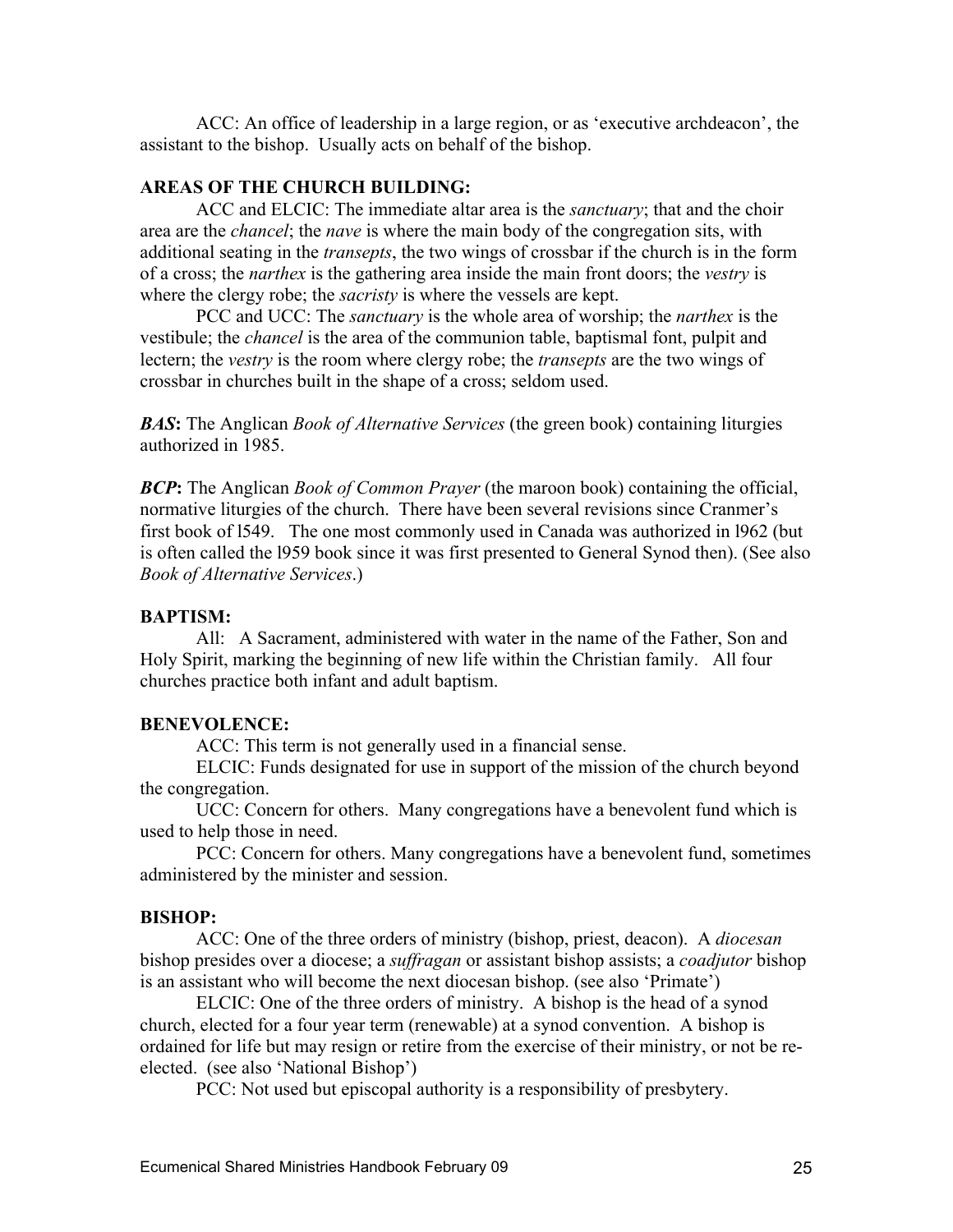UCC: Not used but episcopal authority is a responsibility of presbytery, except for ordination in the UCC which is the responsibility of the Conference.

#### *BOOK OF COMMON WORSHIP***:**

PCC: Service book approved for optional use by clergy.

#### *BOOK OF FORMS***:**

PCC: Authoritative document setting forth the law and practice of the church.

## *BOOK OF PRAISE***:**

PCC: The hymn book

## **BYLAW:**

ACC: Not used; see 'Canon'.

ELCIC: The legal regulations that implement the requirements of the Constitution.

PCC: Not used; see *Book of Forms*, and Standing Orders of the Presbytery. UCC: Regulations under which the church operates contained in *The Manual*.

# **CCC:**

Canadian Council of Churches: Made up of 21 Canadian Christian Churches, it is the chief Canadian ecumenical agency. The Anglican, Evangelical Lutheran, Presbyterian and United Churches are members.

#### **CALL:**

ELCIC and UCC: the process of selecting and appointing ministry personnel to serve in a particular congregation or ministry situation.

PCC: A process and document by which members of a congregation request of the presbytery a specific minister.

#### **CANON:**

ACC: An article of church law; also an honorary title given by the bishop to some senior clergy or laypersons. Also used to refer to authorized Scripture.

ELCIC, PCC and UCC: Used to refer to authorized Scripture.

## **CANON LAW:**

ACC: The law governing the life of the church in dioceses, provinces, and at the national level.

ELCIC, PCC and UCC: Not used.

**CATECHISM:** A basic primer of Christian teaching that uses questions and answers.

ACC: There is a Catechism in the *Book of Common Prayer*

ELCIC: Lutherans use Luther's *Small* and *Large Catechisms*.

UCC: Traditionally used in confirmation preparation; now seldom used.

PCC: Traditionally, the *Westminster Confession* was used frequently in Christian teaching; there is a modern catechism available.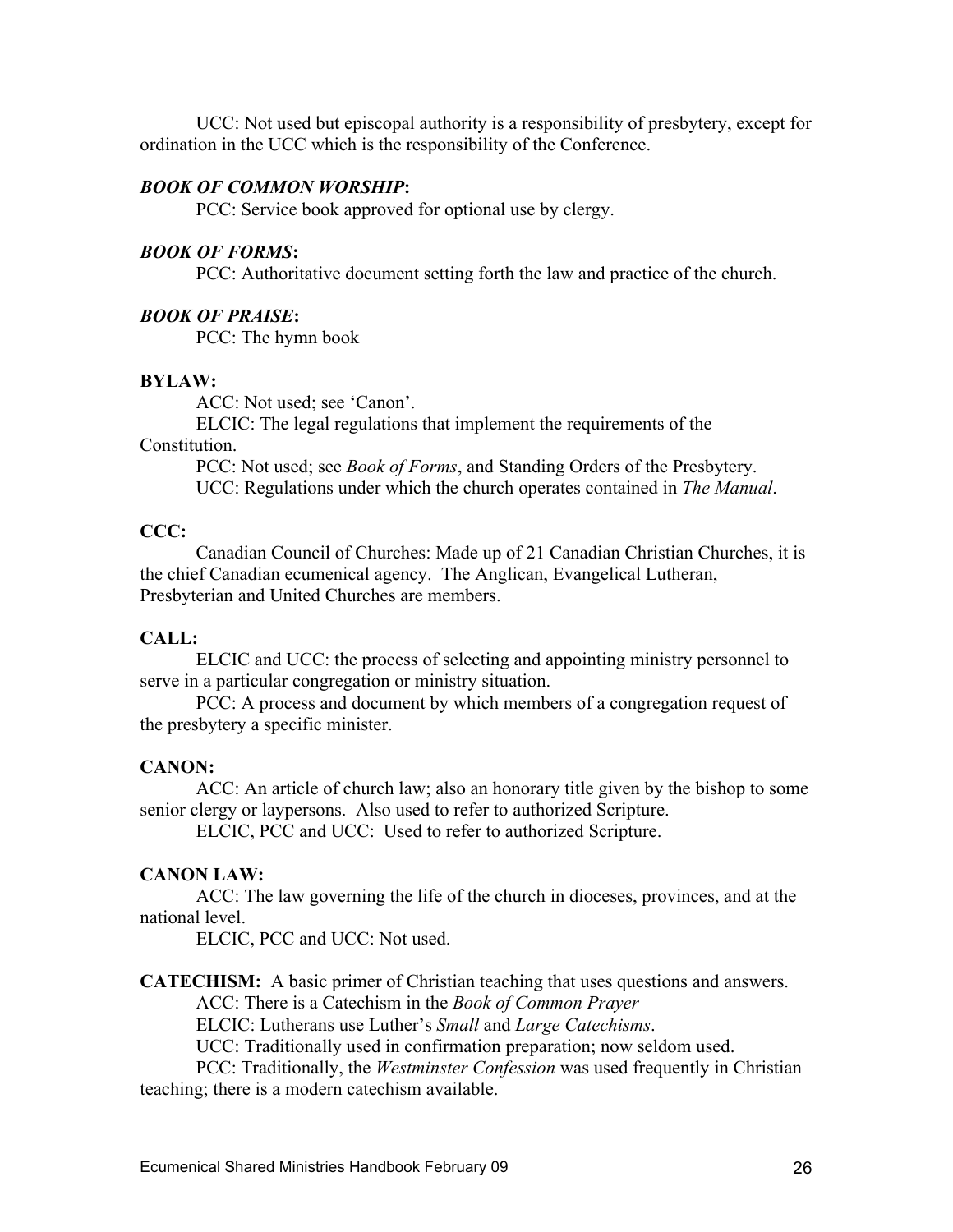**CATHOLIC:** The Church universal.

ACC, ELCIC, PCC and UCC all consider themselves part of the Church Catholic, though not of the Roman Catholic Church.

# *CELEBRATE GOD'S PRESENCE: A BOOK OF SERVICES*

UCC: A resource book of psalms, prayers, and orders of worship published in 2000.

# **CERTIFICATION FOR ORDINATION:**

PCC: The final stage in training for ministry whereby a candidate is examined and certified by a presbytery and becomes eligible to accept a call or appointment to ministry and to be ordained.

# **CHAPLAINCY:**

All: Ministry of pastoral care to those in hospitals, universities, prisons and the military.

# **CHURCH ARMY:**

ACC: An organization of lay Anglicans which is structured on the model of a military organization with the main purposes of evangelism and outreach.

**CLWR:** Canadian Lutheran World Relief: An agency for international relief and development of the ELCIC and Lutheran Church Canada.

# **CLERGY APPAREL:**

ACC: For the eucharist, usually an alb and stole, often covered by a chasuble. For Services of the Word, cassock and surplice, with a black preaching scarf and possibly a university hood.

ELCIC: Usually an alb and stole, often covered by a chasuble for the eucharist.

PCC: Often a clerical collar and a gown, sometimes an alb and stole. Clergy apparel is at the discretion of the minister and sometimes no specific clergy apparel is worn in public worship.

UCC: Usually a gown or alb and stole for the season.

# **CLERK:**

PCC: An individual appointed by a church court to take minutes, keep records, and provide legal extracts of decisions.

# **COLLABORATIVE MINISTRY:**

An alternative term for 'shared ministry'.

# **COLLECT:**

ACC: A prayer used in the worship service. There is a *collect of the day* which sums up the theme of that particular liturgical event.

ELCIC: A prayer used in the worship service, more commonly called the prayer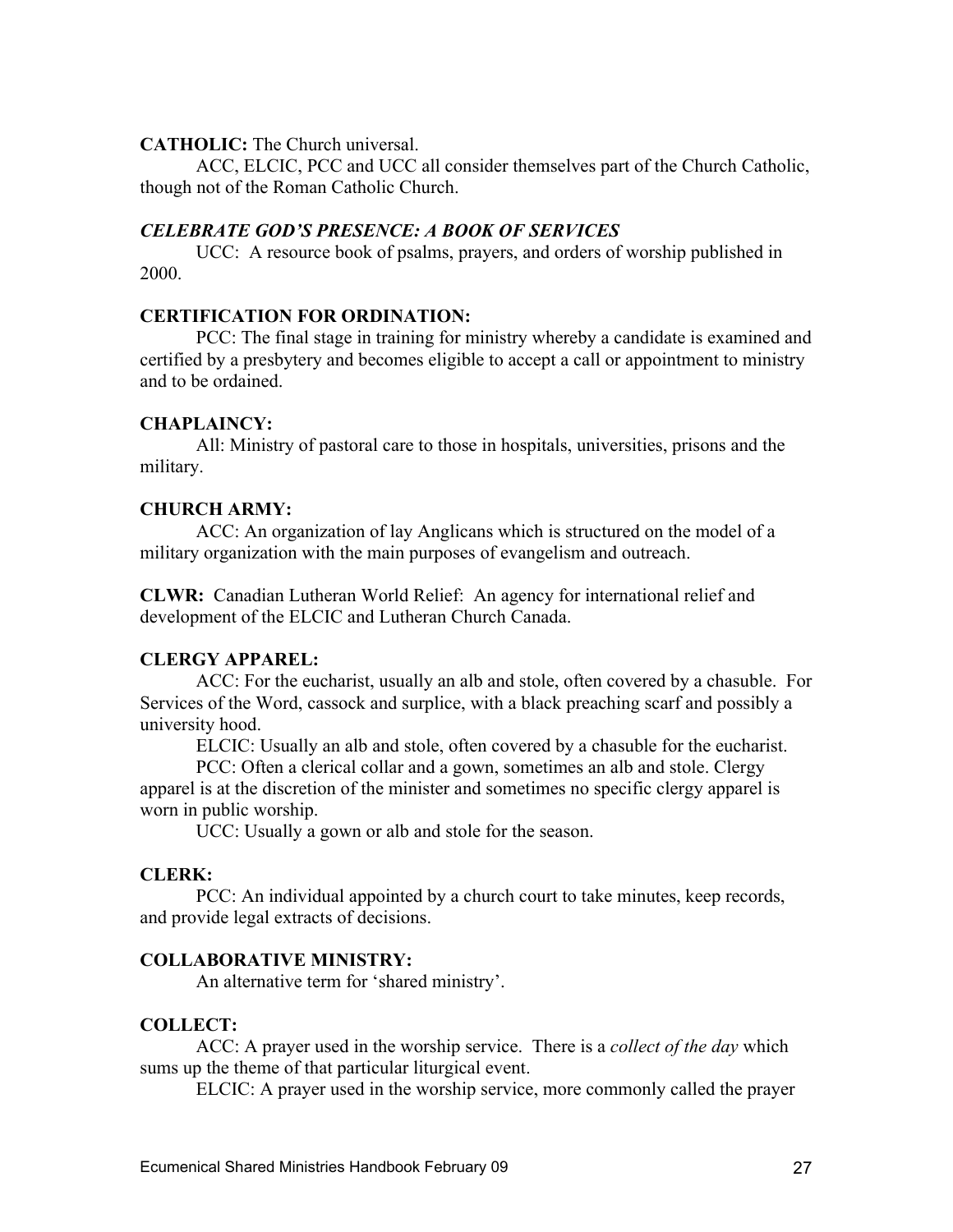of the day.

PCC and UCC: Not used.

#### **COLLOQUY:**

ELCIC: The final oral examination for seminary graduates before ordination; part of the certification process.

# *COMMON PRAISE:*

ACC: Anglican hymn book authorized in 1998

#### **COMMUNION VESSELS AND LINENS (see 'Eucharist'):**

ACC and ELCIC: The chalice (cup) and paten (plate) used in the Eucharist are set on a linen or cotton square cloth called a *corporal*. They are covered before use with a *veil*, often of embroidered or woven material, and a *burse*, a square decorated pocket containing the corporal. A *purificator*, a rectangular linen or cotton cloth, is used to wipe the chalice. The altar top is covered with a "fair linen" cloth, and the front or the whole altar may be covered with a more decorated cloth called a *frontal*. The frontal, burse and veil are usually in the colour for the liturgical season, as are hangings behind the altar (if any) and on the lectern and/or pulpit. Additional vessels are two *cruets*, one of wine and one of water, and (possibly) a *lavabo* bowl in which the presider may wash his/her hands, drying them on a *lavabo towel*.

UCC and PCC: Communion ware – cup or chalice, communion trays with small cups, plate. Table cloths and colours are a matter of local custom.

## **COMMUNITY OF FAITH:**

ACC: Usually used in a multi-faith setting.

ELCIC: A religious community sharing a common faith and beliefs.

UCC and PCC: Often used to mean a congregation, but could be any other grouping of believers, either Christian or other faith.

#### **CONFERENCE:**

ACC: Not used, except in its usual sense of a meeting.

ELCIC: Geographical groupings of congregations within the synod (similar to an Anglican 'deanery'.

UCC: Regional court of the church comprising a group of presbyteries, with responsibility for ordination and commissioning.

PCC: Not used, see Presbytery.

#### **CONFESSION/CREED:**

ACC: *Confession* is used of the prayer of penitence which may be said corporately or as a private sacramental act in the presence of a priest. *Creed* is a statement of belief; the Anglican Church holds to three universal creeds: the 'Apostles'', 'Nicene', and 'Athanasian'.

ELCIC: 1) A creed is a statement of belief. The ELCIC holds to three universal creeds: Apostles', Nicene, and Athanasian. 2) *Confession*: A prayer of penitence which may be said corporately or as a private act in the presence of a pastor or another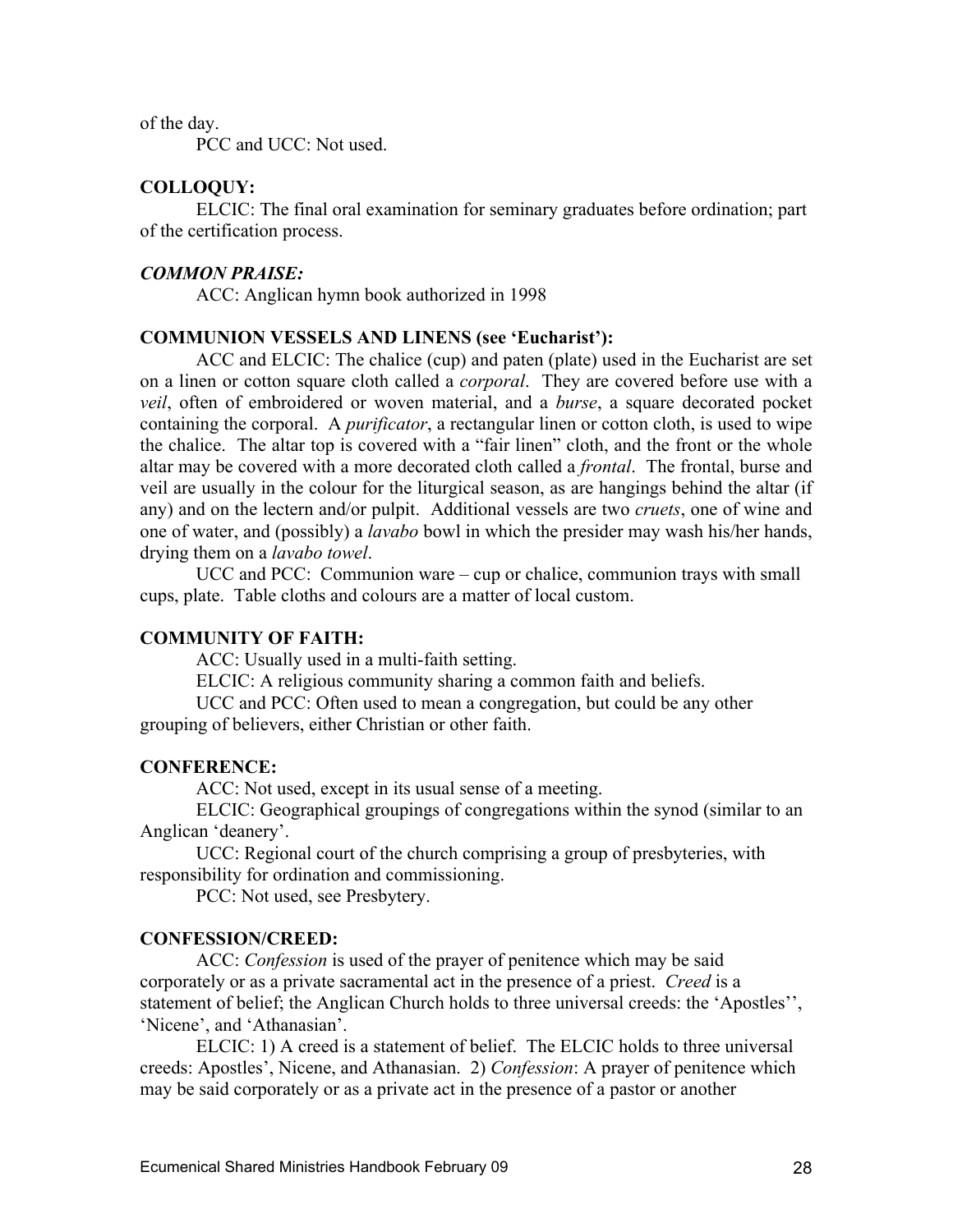Christian. 3) *Lutheran Confessions* are the documents of the Lutheran Church that give an authoritative interpretation of the Scriptures.

UCC: Most worship services include a *prayer of confession* (that for which we repent) and a *confession of faith* (expression of what we believe): 'Apostles' Creed', 'Nicene Creed', or 'A Contemporary Expression of Christian Faith' commonly known as 'A New Creed'.

PCC: Most worship services include a *prayer of confession* (that for which we repent) and often a *confession of faith* (expression of what we believe). The modern confession of faith is *Living Faith/Foi Vivant*.

#### **CONFIRMATION (TIMES AND TERMS):**

ACC: When a person who has been baptized is *confirmed* in their faith by the laying on of hands by a bishop. Originally part of the baptismal rite, it may be done at baptism, or at any later age. Traditional custom was as a rite of passage into adulthood, when young people accepted their baptismal promises for themselves, and it was a prerequisite to receive communion. Now it is in transition. Some dioceses prefer that confirmation take place in full adulthood, others keep the age of 12-13 years. It is always done by a bishop as the sign of the whole church and the agent of laying on of hands.

ELCIC: A service of affirmation of baptism which usually follows a period of instruction in the Christian Faith, accompanied by the laying on of hands by the pastor.

. UCC: Reaffirmation of baptismal vows, usually with laying on of hands by the minister and selected lay members. Confirmation classes are usually held for young people and interested adults.

PCC: Normally referred to as Profession of Faith or Affirmation of Baptism, and follows instruction in the Christian Faith.

#### **CONSTITUTION:**

ACC: Included in the *General Synod Handbook*, with the Declaration of Principles, Constitution and Canons. Dioceses and Provinces also have constitutions.

ELCIC: The legal documents outlining the basic rules of an organization.

UCC: Included in The Manual. Commonly called *The Basis of Union*.

PCC: Included in the *Book of Forms*.

(All of these documents are on the respective websites of the denominations).

#### **COUNCIL:**

ACC: Dioceses, provinces and the General Synod have executive councils, or executive committees. Some parishes use 'parish council' for the governing board of a parish. Anglicans also have two consultative bodies, the Anglican Council of Indigenous Peoples and the Council of the North (representative of financially assisted dioceses).

ELCIC: Term used for the governing board of a congregation, synod and the national church.

UCC: Used by some pastoral charges instead of Official Board, one of the local courts of the church. The General Council is the national court of the church.

PCC: The Assembly Council is the executive committee of the General Assembly, functioning between Assemblies.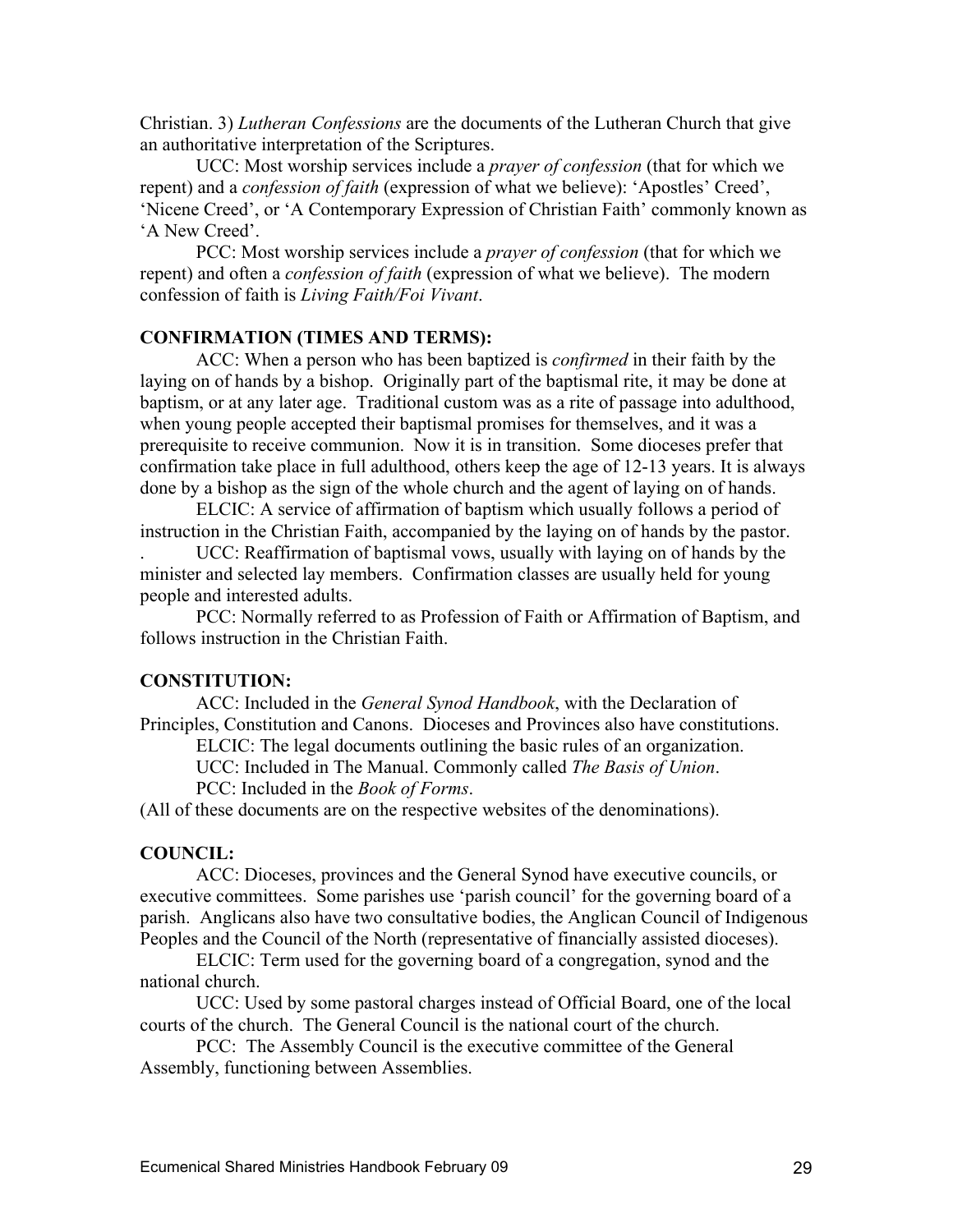## **COURT:**

ACC: Process used in disciplinary cases.

ELCIC: has one court - the *Court of Adjudication.* The court of adjudication is the nationally appointed body to rule on whether due process has been followed by the decision-making bodies of the church.

PCC: One of four governing bodies: Session, Presbytery, Synod, General Assembly.

UCC: One of four governing bodies: Session and Official Board/Church Board/Church Council, Presbytery, Conference, General Council.

**COVENANTING SERVICE**: A service of worship conducted by a Presbytery to commence a ministry within that Presbytery.

#### **CURATE:**

ACC: An assistant cleric, often recently ordained, serving under the supervision of a more senior cleric.

ELCIC, PCC and UCC: Not used.

#### **DEACON:**

ACC: One of the three orders of ordained ministry. A deacon has a particular ministry of outreach and service, often acting in social justice areas. Deacons have a particular liturgical function of proclaiming the Gospel and praying for the needs of the world. It has been the practice for new clergy to serve as deacons for a short time before being ordained priest; frequently the term 'transitional deacon' is used of this person

ELCIC: See 'Diaconal Minister'. 'Board of Deacons' is sometimes used to refer to the members of the congregational council who have primary responsibility for the stewardship of administration, finance and buildings.

PCC: Some congregations have a Deacons' Court with responsibility to care for the pastoral needs of the congregation.

UCC: See'Minister (noun)'.

#### **DEACONESS:**

ACC: Used to have women offering pastoral or other ministry; they were 'set apart', not ordained, but when women were allowed to be ordained as deacons this particular ministry gradually lapsed.

ELCIC: Diaconal minister (see below) who also belongs to either the Deaconess Community of the ELCA/ELCIC or the Lutheran Deaconess Association.

#### **DEANERY:**

ACC: Geographical groupings of parishes within a diocese (similar to Lutheran 'conference').

#### **DIACONAL MINISTER:**

ACC: see 'Deacon'.

ELCIC: one of the three orders of ministry. The primary focus of diaconal ministers is one of Word and Service.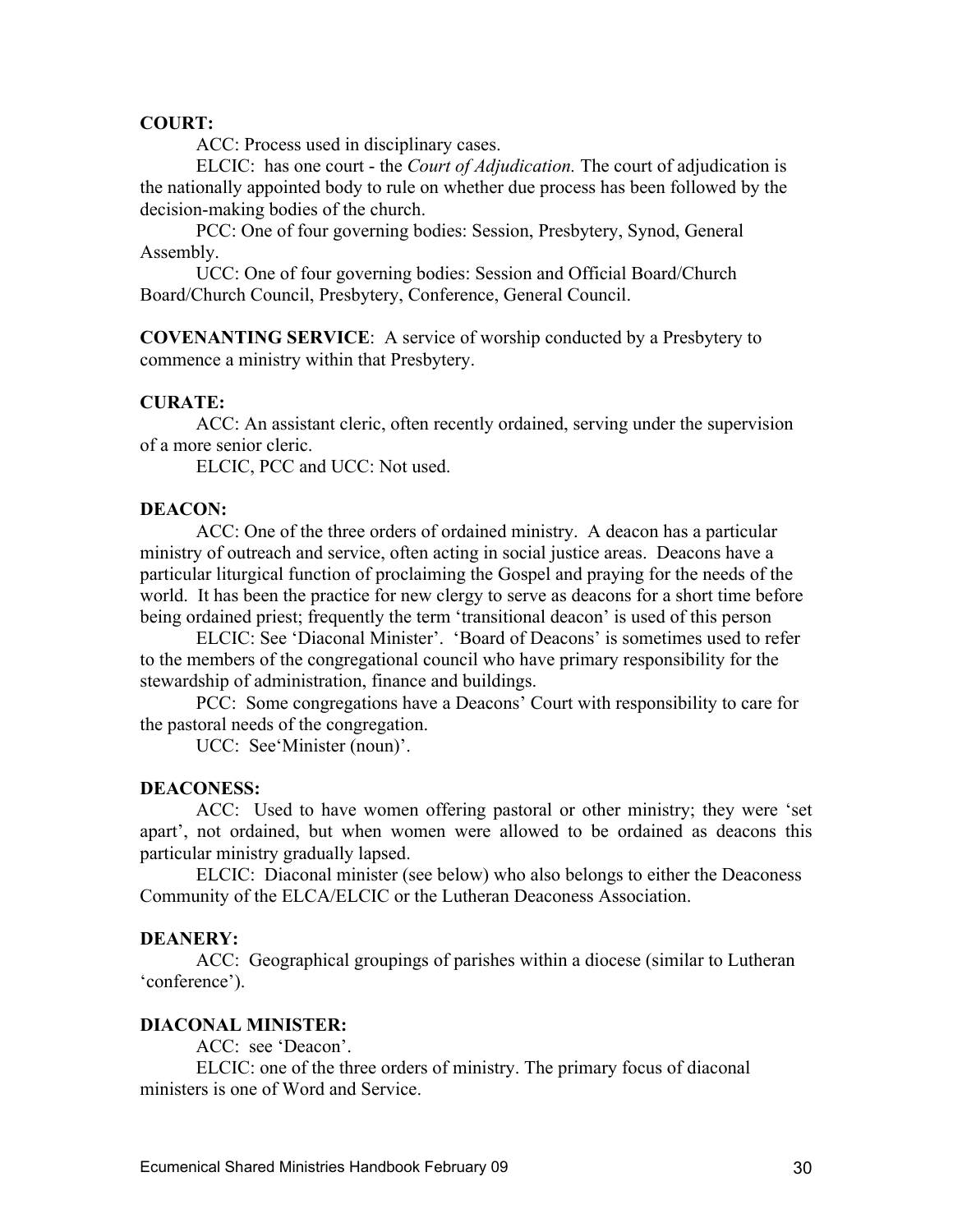PCC: Member of an order of teaching ministers specializing in Christian Education and service.

UCC: One of the two streams of the Order of Ministry; see 'Minister (noun)'.

**DIALOGUE:** Conversation towards mutual understanding, such as between denominations like the Anglican Church/United Church Dialogue.

# **DIOCESE:**

ACC: Basic unit of the church, containing a number of parishes. In Canada there are 29, each headed by a bishop.

ELCIC, PCC and UCC: Not used.

**ELCIC:** Evangelical Lutheran Church in Canada

#### **ECUMENISM:**

ACC, PCC and ELCIC: Generally meaning the work towards the reconciliation of the whole Church.

UCC: Currently working on expanding the meaning beyond inter-church to include inter-faith and *whole world ecumenism.*

#### **ELDERS:**

ACC: Aboriginal elders play an important leadership role in First Nations church life.

ELCIC: Sometimes used to refer to the members of a congregational council who have primary responsibility for the spiritual affairs of the congregation.

PCC: An ordained order of ruling ministry. The ordained minister is the 'teaching elder'.

UCC: Members of the Session being responsible for the spiritual life of the congregation and pastoral care of its families. Elders are considered the wise ones, especially in Aboriginal church communities.

#### **EPISCOPAL:**

ACC AND ELCIC: Pertaining to the bishop, or to a church which has bishops.

UCC: Same, and the functions of a bishop undertaken by the Conference or Presbytery.

#### **EUCHARIST/COMMUNION:**

ACC: *Eucharist* is the usual term for the sacrament of the altar, although the term *holy communion* is also used. Some Anglicans call it *mass* or *divine liturgy*. Normally celebrated every Sunday, at the main service and often at additional times on Sunday or during the week.

ELCIC: Sacrament of the Altar in which participants receive the bread/wine, which is the body/blood of Christ. Congregations are encouraged to celebrate the Eucharist (also referred to as the Lord's Supper or Holy Communion) every Sunday.

PCC and UCC: *Communion* is the common term for the Sacrament of the Lord's Supper.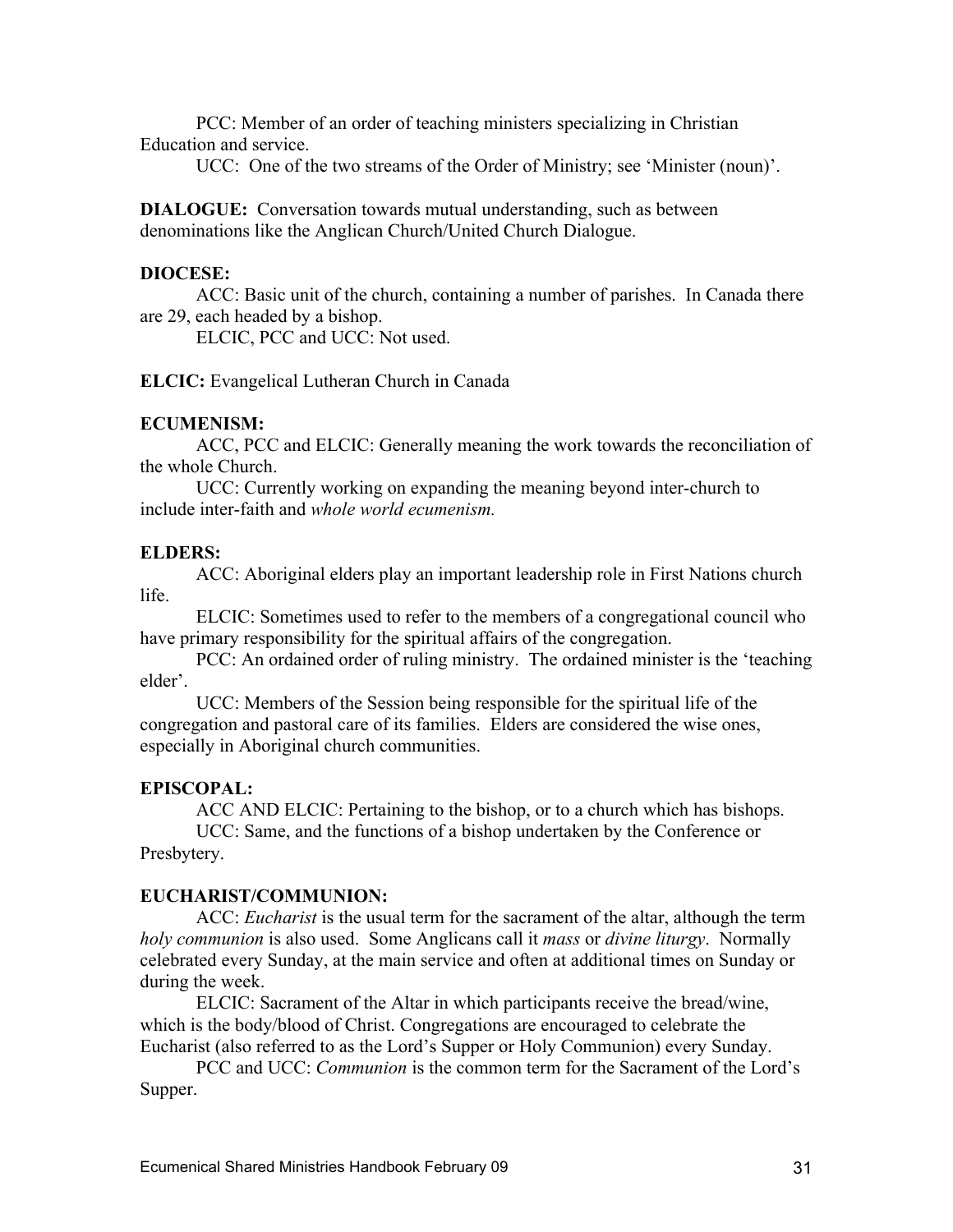**EVANGELICAL:** Based on the Gospel.

*EVANGELICAL LUTHERAN WORSHIP*: The current hymn book/worship resource of the ELCIC, published in 2006. Preferred abbreviation is *Worship* or *WOR*, because the ELCIC's national women's organization is known as ELW (for Evangelical Lutheran Women); the acronym ELW is copyrighted.

# **GENERAL ASSEMBLY:**

PCC: Highest governing body of The Presbyterian Church in Canada.

# **GENERAL COUNCIL**

UCC: National governing body of the church which meets triennially; between meetings its work is done by the General Council Executive (GCE).

## **GENUFLECT:**

ACC **:** An act of reverence in the presence of the blessed sacrament (the consecrated bread and/or wine). One kneels (briefly) on one knee.

ELCIC: An act of reverence (most commonly bowing) before the altar, often at the beginning and end of worship.

PCC and UCC: Normally not used.

**GHDA:** Global Hunger and Development Appeal: the development, relief and justice fund of the ELCIC.

# **GRADUAL:**

ACC and ELCIC: A psalm or hymn said or sung as the Gospel is taken in procession to be read.

## **GUARANTEE OF STIPEND:**

PCC: A document (part of the call process) in which a congregation sets out the stipend to be paid to its minister and promises the presbytery that they will fulfill this obligation as a first call on their resources.

## **HOUSE/CONFERENCE OF BISHOPS:**

ACC: All the bishops serving in the church. The House meets for consultation on its own twice a year. When the bishops meet in the General Synod, with clergy and laity, they form an 'order' of bishops. Each order votes separately on certain issues.

ELCIC: All the actively serving bishops of the church, who meet together for consultation, usually twice a year as a Conference of Bishops. The Conference does not make policy or legislation, but may make proposals to the National Convention (NC) or to the National Church Council (NCC).

PCC and UCC: Not used.

**INCUMBENT:** Person currently holding office, usually referring to the minister.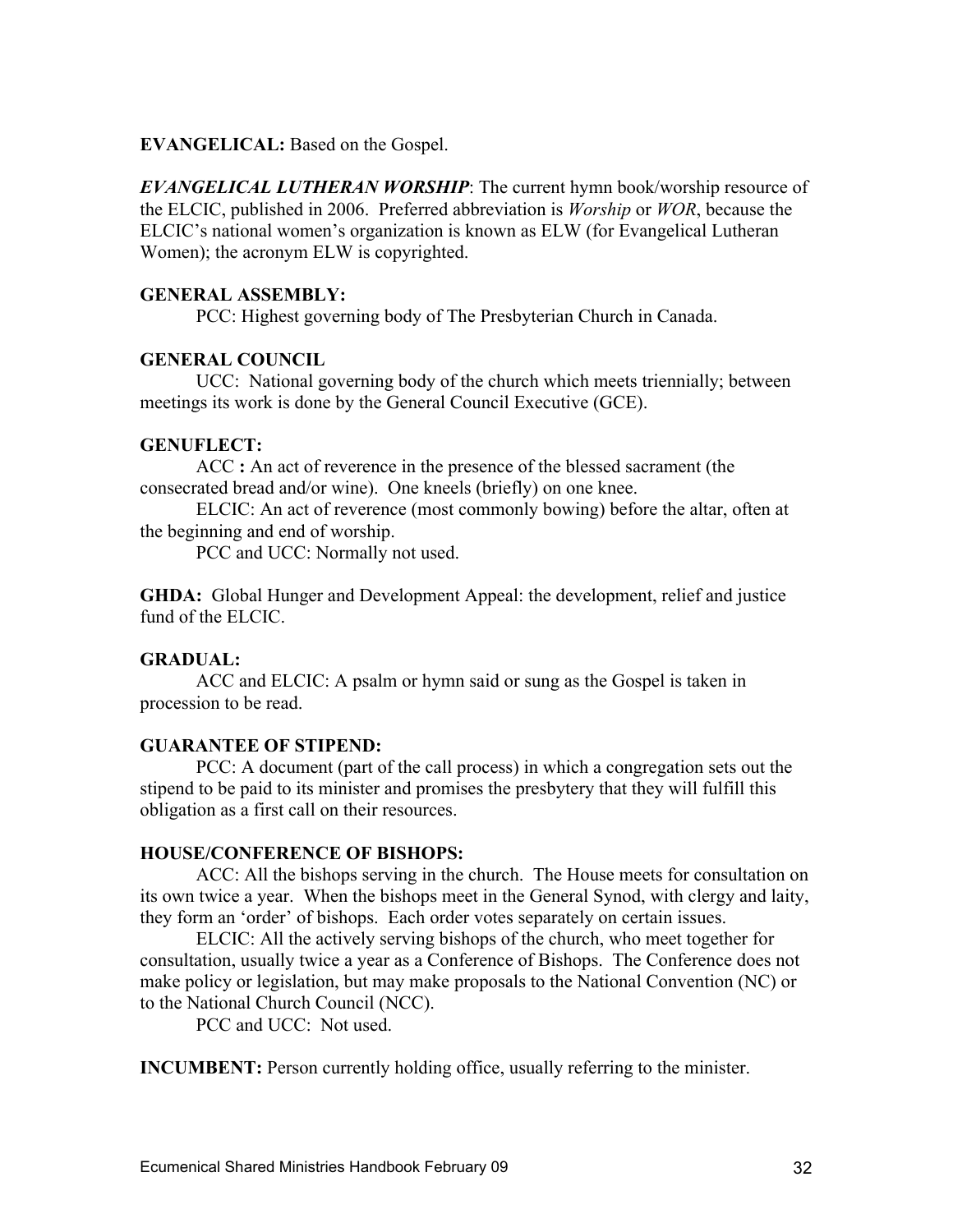## **INDUCTION:**

ACC: A service of installation in ministry conducted by the bishop or their designate.

PCC: A service of worship conducted by a presbytery to commence a ministry where there is a call from a congregation.

## **INSTALLATION:**

ACC: Used for lay officials being admitted to office, or of the placing of a bishop in his/her seat in the cathedral after their consecration.

ELCIC: To install - e.g. a pastor, Sunday School teachers, etc. Each has it own service and implications.

PCC and UCC: Usually a liturgical act recognizing someone beginning work in a new office, such as the installation of the Moderator, or of Sunday School teachers.

**INTERCESSION:** Prayers for the needs of others.

**INTERDENOMINATIONAL:** Activities involving more than one Christian denomination.

**INTERNSHIP:** An in-service training period for those preparing for ordered ministry roles.

#### **JUDICATORY:**

All: A term used in ecumenical shared ministry situations to describe a governing body or person(s) who has responsibility for oversight of the ministry situation.

ACC and ELCIC: The bishop.

PCC and UCC: Each of the four courts of the church.

**KAIROS:** An ecumenical coalition of churches in Canada working together on matters of justice. All four churches are members.

#### **LAITY:**

ACC: All the people of God, but generally used of those not ordained to one of the other three orders (bishop, priest, deacon).

ELCIC and PCC: The members of a congregation not ordained.

UCC: All the people of God, usually used to distinguish from ministry personnel.

**LAMBETH CONFERENCE:** Global gathering of all Anglican bishops that normally occurs every 10 years.

#### **LAY MISSIONARY:**

PCC:

## **LAY READER:**

ACC: The duties for Lay Reader vary in different dioceses and other titles of the office may be used, e.g. Lay Minister of Word and Sacrament. For some, this may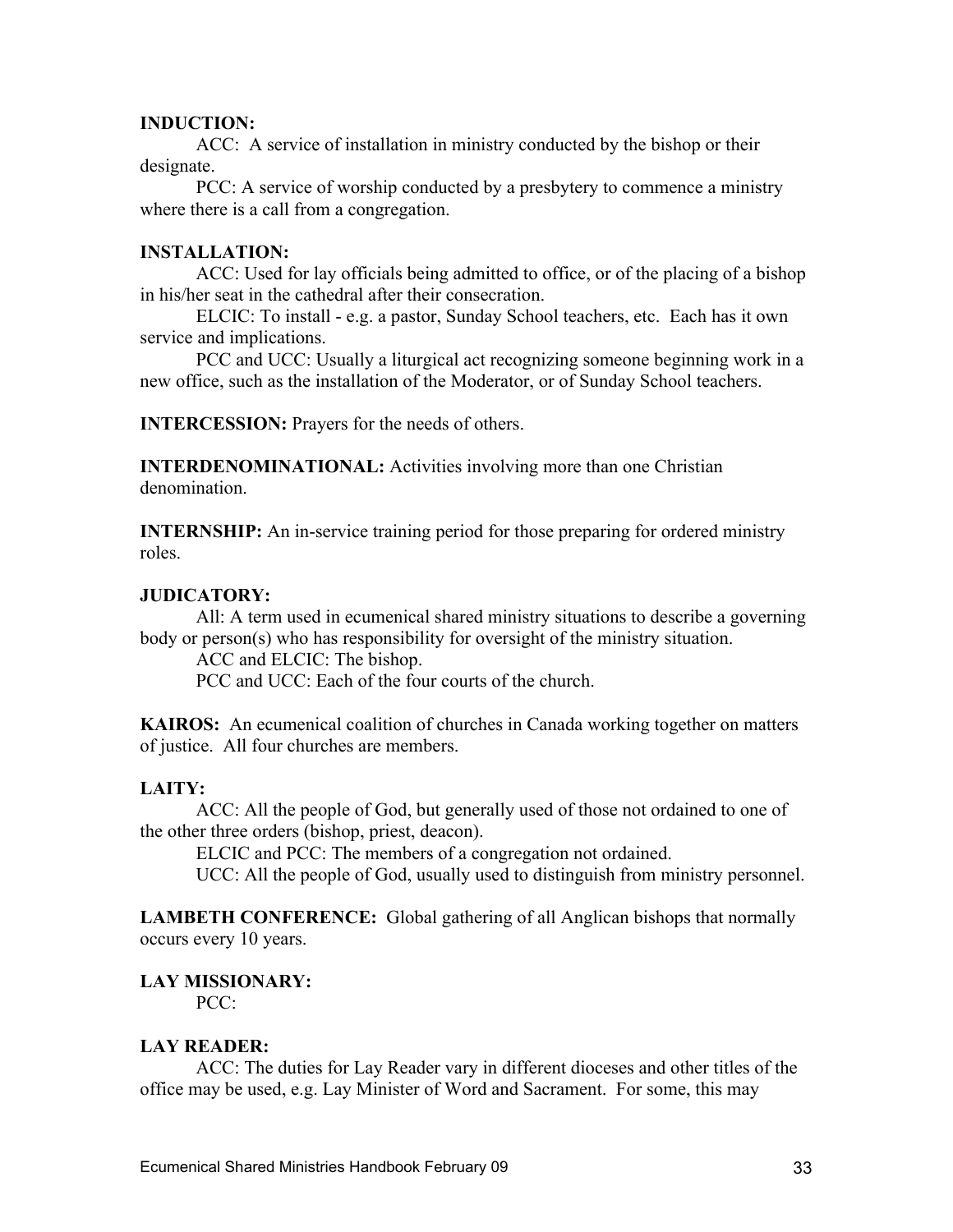indicate that the person reads scripture in services. In others, the Bishop licenses trained Lay Readers who work under the supervision of the Rector to perform additional duties, including leading morning and evening prayer, distributing communion (during a Eucharistic service and in special circumstances to shut-ins), preaching, baptizing in emergencies, and conducting funerals when no clergyperson is available. This licensing does not include the presiding at a marriage or eucharist.

ELCIC, PCC and UCC: Lay person who reads scripture in the worship service.

## **LAYING ON OF HANDS:**

ACC: The sacramental action of the bishop in ordinations and confirmations, and also used by clergy and licensed lay ministers in healing services.

ELCIC: The action by bishops and pastors in ordinations and confirmation services, and also in healing services.

PCC and UCC: Term used in ordination/commissioning, confirmation and healing services.

#### **LECTIONARY:**

All: The listing of the appointed texts for the church year. Many congregations use the Revised Common Lectionary which offers texts in a three-year cycle.

**LICENSE TO PERFORM MARRIAGES:** Anyone who presides at a marriage requires a civil license issued by the civil province. Each church authorizes a list of personnel eligible for such a license.

## **LICENSING:**

ACC: All clergy (including those in ecumenical shared ministries) need to be licensed by a bishop in order to exercise ministry in a diocese; Lay Readers are also licensed for their particular ministry.

ELCIC: The action of a bishop to authorize someone other than an ordained Lutheran pastor to exercise pastoral ministry.

PCC: No longer used, see Certification for Ordination.

UCC: Authorizing someone to practice ministry - as in the licensing of lay worship leaders or the licensing of lay/commissioned ministry personnel to administer the sacraments within a particular pastoral charge.

#### **LITURGY:**

All: Both the order of service and the event of worship.

#### *LIVING FAITH/FOI VIVANT***:**

PCC: A booklet containing a contemporary expression of Christian belief, a 'subordinate standard'.

#### *LBW***:** *LUTHERAN BOOK OF WORSHIP*

ELCIC: A worship book and hymnal of the Evangelical Lutheran Church in Canada published in 1978.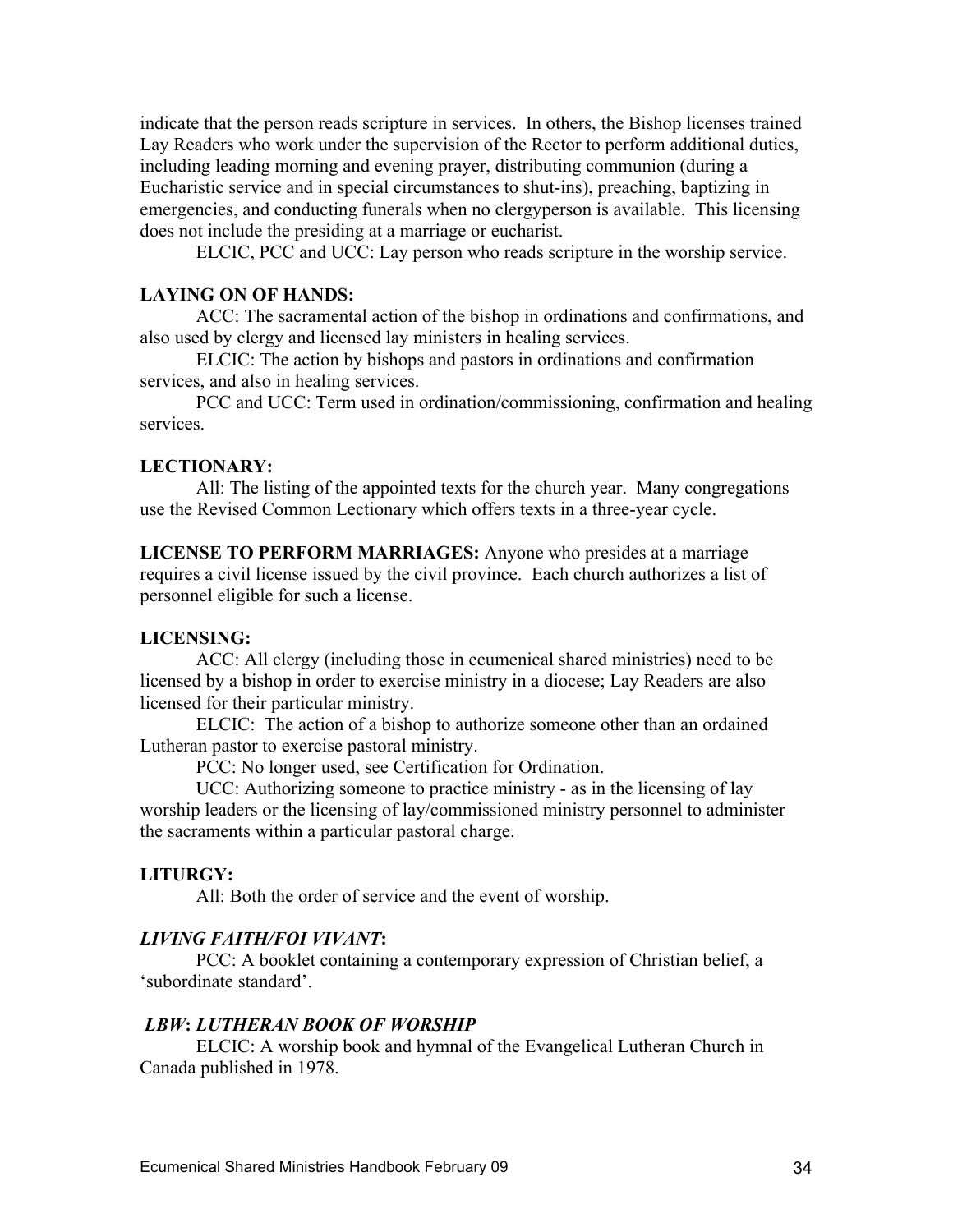**LWF:** The Lutheran World Federation, a global expression of Lutherans.

## **MANSE:**

ACC - see 'rectory'.

ELCIC - see 'parsonage'.

PCC and UCC: Usual term for houses owned by the church in which ministry personnel may live.

## *MANUAL, THE***:**

UCC: The book of rules and regulations which govern the life and work of the church. Originated at the time of Church Union in 1925 and revised after each General Council.

# **MEMBERSHIP:**

ACC and ELCIC: Membership in the church is of all the baptized. There may be specific qualifications (age, attendance, confirmation, etc.) for membership in a governing body of the church.

PCC and UCC: Membership in the church is of all the baptized. Those who have affirmed or reaffirmed their faith through a liturgical act and whose names are on the congregational membership roll are eligible to vote in all congregational matters, including the election of elders and the calling of a minister.

## **METROPOLITAN:**

ACC: The archbishop who has jurisdiction in an ecclesiastical province.

# **MINISTER (noun):**

ACC: All are ministers by virtue of their baptism, but some appointed or ordained to specific ministries may generally be called ministers. It is more common for the term 'rector' or 'priest' to be used if the person is an ordained priest.

ELCIC: Not ordinarily used. The term Pastor is more commonly used.

PCC: Normally refers to the ordained Minister of Word and Sacraments or a member of the Order of Diaconal Ministers. Lay missionaries are laypersons who are appointed to do pastoral duties but do not administer the Sacraments.

UCC: There are several categories of ministry personnel. Those ordained to the ministry of word, sacrament and pastoral care (ordained ministers) and those commissioned to the ministry of education, service and pastoral care (diaconal ministers) are members of The Order of Ministry. (A diaconal minister can sometimes be appointed to perform the functions of an ordained minister.) Designated Lay Ministers are trained laypersons who are appointed to perform the functions of an ordained minister in a particular location.

**MINISTER (verb):** To be of service to others.

# **MINISTRY PERSONNEL:**

UCC: Those employed by the Church in any ministry position, lay or ordered. This term has been adopted in this Handbook for ecumenical shared ministries.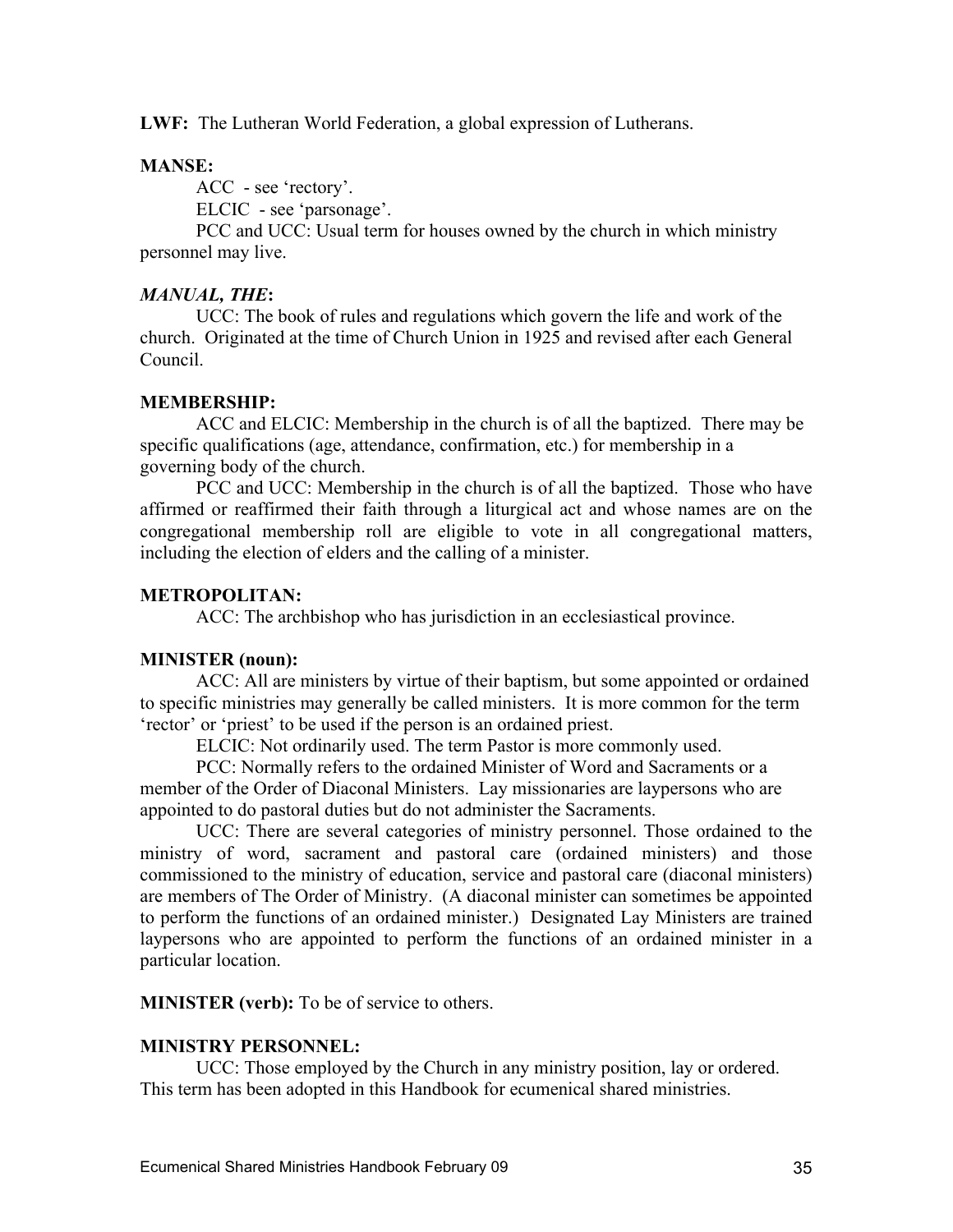#### **MISSION AND SERVICE FUND:**

UCC: Name of the General Council fund to support the local, national and global partnership work of the UCC.

## **MISSION:**

All: The whole activity of the Church in witness to Jesus Christ and the building up of the reign of God. *Partnership* characterizes work throughout the world in mission and service. Each church has specific mission agencies and/or programs that assist the church in carrying on this work.

# **MODERATOR:**

PCC: The person elected to preside at any church court. The Moderator of the annual General Assembly continues in office for one year and is a spokesperson for the denomination.

UCC: The person elected by General Council to serve as Presider of General Council and its executive and sub-executive. The person is considered the spiritual leader of the denomination and serves until the next General Council, usually every 3 years.

#### *MORE VOICES***:**

UCC: A supplementary songbook, published in 2007.

## **NATIONAL BISHOP:**

ELCIC: The pastor elected by a National Convention to serve as the head of the National Church. The National Bishop is elected for a four-year term, renewable.

## **OFFICE:**

ACC: In addition to the common meanings of the space in which one works, and the position one holds on a board or committee, this is a term given to daily, noneucharistic, prayer services (e.g. Morning and Evening Prayer).

ELCIC: either the space in which one works, the office which one holds on a board or a committee, or the authority and responsibilities given to a person called to fulfill a public ministry.

PCC and UCC: Either the space in which one works or the position held on a board or committee.

#### **OFFICIAL BOARD:**

UCC: One of the possible structures for the local court of the church (see 'court').

#### **ORDER OF MINISTRY:**

PCC: Ruling elder, congregational deacon, diaconal minister, minister of word and sacrament.

UCC: Those ordained to the ministry of word, sacrament and pastoral care, and those commissioned to the diaconal ministry of education, service and pastoral care.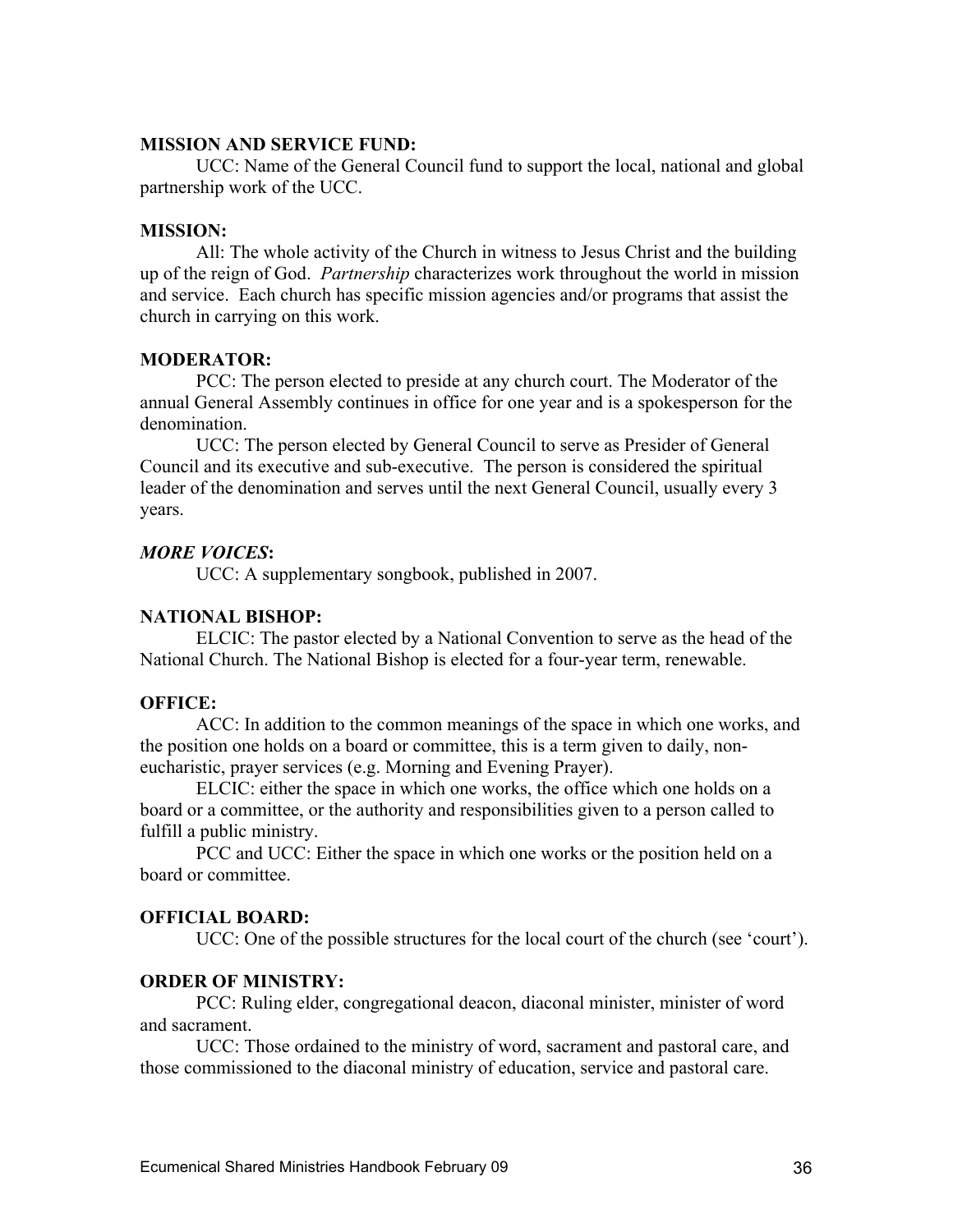## **ORDINATION:**

ACC: The service of laying-on-of-hands with prayer by the bishop admitting someone to the order of deacon, priest, or bishop.

ELCIC: The service of laying-on-of-hands with prayer by the bishop admitting someone to the order of pastor or bishop.

PCC: The act of setting an individual in an order by authority of the presbytery (ruling elder, congregational deacon, ministry of word and sacrament).

UCC: The setting apart by the Conference of someone for a particular ministry, used in the context of the ministry of Word and sacraments and pastoral care.

**PCC:** The Presbyterian Church in Canada

# **PARISH:**

ACC: One or more congregations which have a common governing /advisory unit and one priest-in-charge or equivalent.

ELCIC and PCC: A congregation or more than one congregation in a formal relationship with each other and who share pastoral ministry.

UCC: Not normally used in an official sense, except in some areas as 'larger parish'.

# **PARSONAGE:**

ELCIC: House occupied by the pastor and provided by the congregation.

# **PASTOR:**

ACC: A parish priest or a chaplain. The bishop is the chief pastor. ELCIC and PCC: Ordained Minister. UCC: Not normally used, except with reference to the minister's pastoral role.

# **PASTORAL CHARGE:**

PCC and UCC: Local congregation, or if a multi-point congregation, the term used to describe that.

# **POLITY:**

All: The form of organization and government of a denomination.

## *PRESBYTERIANS SHARING…*

PCC: The mission and administration fund of the national church through which congregations are requested to contribute to the work of the wider church.

# **PRESBYTERY:**

PCC: The court of the church between session and synod, having oversight of ministers and congregations and the right to ordain.

UCC: The court of the church between conference and pastoral charge. Functions include oversight of pastoral charges, pastoral relationships and property.

## **PRIEST:**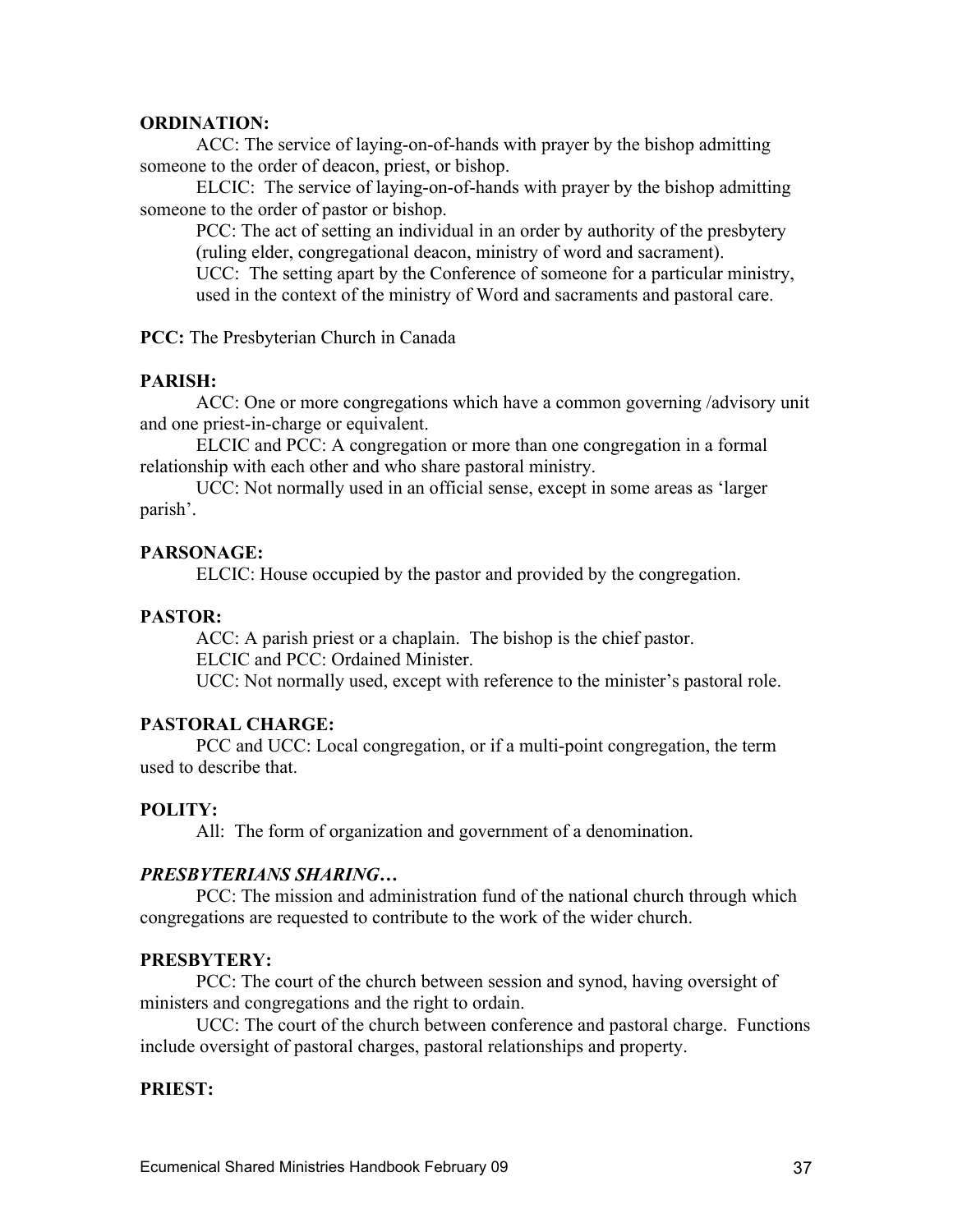ACC: Someone ordained to one of the 3 orders of ministry, who is (if licensed) authorized to preside at the sacraments and to preach. One is ordained once to the priesthood, for life. Anglicans are normally ordained to the diaconate before they are ordained to the priesthood.

## **PRIMATE:**

ACC: The spiritual head of the national church. This is always an archbishop, elected by the General Synod, and may serve until 70 years of age. The chair of the General Synod.

#### **PROLOCUTOR:**

ACC: An officer of the General Synod, elected by the General Synod, either clerical or lay, who can preside at the Synod in place of the Primate.

#### **PROVINCE:**

ACC: A group of dioceses in a region. Also called *ecclesiastical province*. The national church is a Province (with a capital P) of the Anglican Communion. It contains four ecclesiastical provinces (with a small p), each led by an archbishop.

## **PWRDF:**

ACC: Primate's World Relief and Development Fund: Anglican fund and program for disaster relief, development work and education.

**PWSandD:** Presbyterian World Service and Development Fund: Presbyterian fund and program for disaster relief, development work and education.

#### **RECOGNITION:**

PCC: A service of worship conducted by a presbytery to commence a ministry where there is an appointment by a presbytery.

## **RECTOR:**

ACC: A minister in charge of a self-supporting congregation. It had a particular historical meaning but is now often interchangeable with 'priest-in-charge' or 'incumbent'.

## **RECTORY:**

ACC: Usual term for houses owned by the church, in which clergy usually live, but which may be rented to others.

## **ROSTER:**

 $ELCC$ : The list of ordained and diaconal ministers.

#### **SACRAMENT:**

ACC: "An outward and visible sign of an inward and spiritual grace;" two are Gospel sacraments (baptism and eucharist) and many hold that there are 7 (the chief 2 plus confirmation, penance (confession and absolution), matrimony, ordination and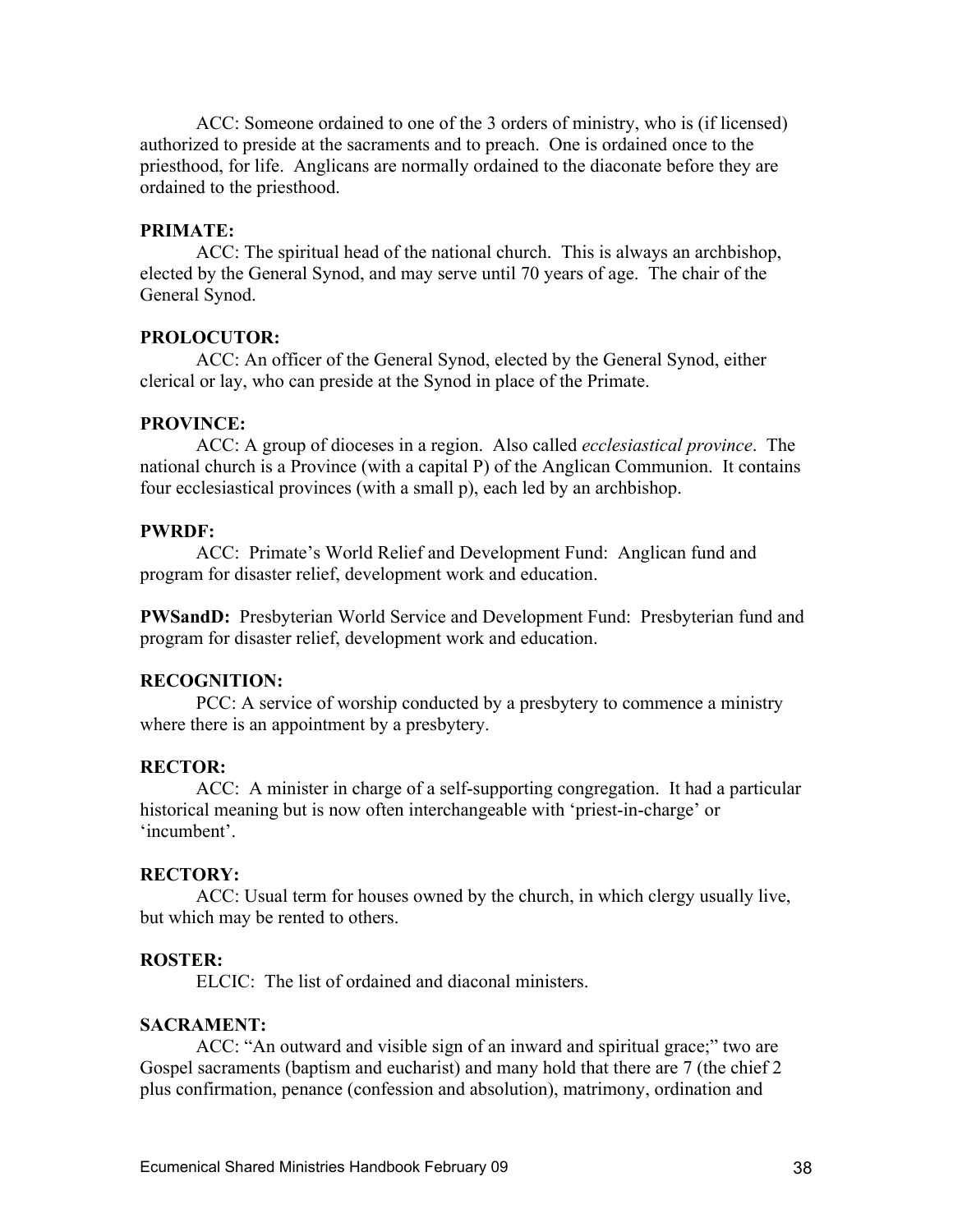unction (anointing of the sick)).

ELCIC: One of the two means of grace (Word and Sacrament) by which God proclaims and bestows grace upon people. There are generally two recognized sacraments for Lutherans: The Sacrament of Baptism and the Sacrament of the Altar. The sacraments are commanded by Christ, proclaim and bestow grace, and are connected with an earthly element.

PCC and UCC: A holy act instituted by Jesus; uses visible elements and promises a spiritual blessing. A means of grace. Two recognized: Baptism and Communion.

# **SACRAMENTS ELDER:**

UCC: a lay member of the United Church who has been licensed by the Conference to preside at the sacraments of Baptism and Communion, within a pastoral charge, a congregation of which they are a member. This ministry is not available to shared ministry congregations.

#### **SANCTUARY**:

ACC and ELCIC: the part of the church building surrounding the altar.

PCC and UCC: the space in which formal worship is conducted.

All 4 churches also use the term for the ancient custom of providing safe space for fugitives.

**SEASONS OF THE CHURCH YEAR:** Liturgical calendar: Advent, Christmas, Epiphany, Lent, Easter, Pentecost/Trinity. Seasons are often distinguished by changes of colour of vestments and church decorations.

#### **SESSION:**

PCC: Governing body for the local congregation, made up of the minister and elders elected from the congregation.

UCC: One possible structure for the local court of the church. Responsible for the spiritual life of the congregation. Session members are called elders and must be members of the congregation.

#### **SETTLEMENT:**

UCC: The action of the Conference to appoint ministry personnel to their particular ministries.

**SHARING THE PEACE:** Worshippers share a ritual greeting during a service of worship, according to an ancient tradition.

# **'SONG OF FAITH':**

UCC: A statement of faith, adopted in 2006.

*SONGS FOR A GOSPEL PEOPLE***:** A supplementary hymn book used in many congregations, published in 1987.

#### **STEWARDS:**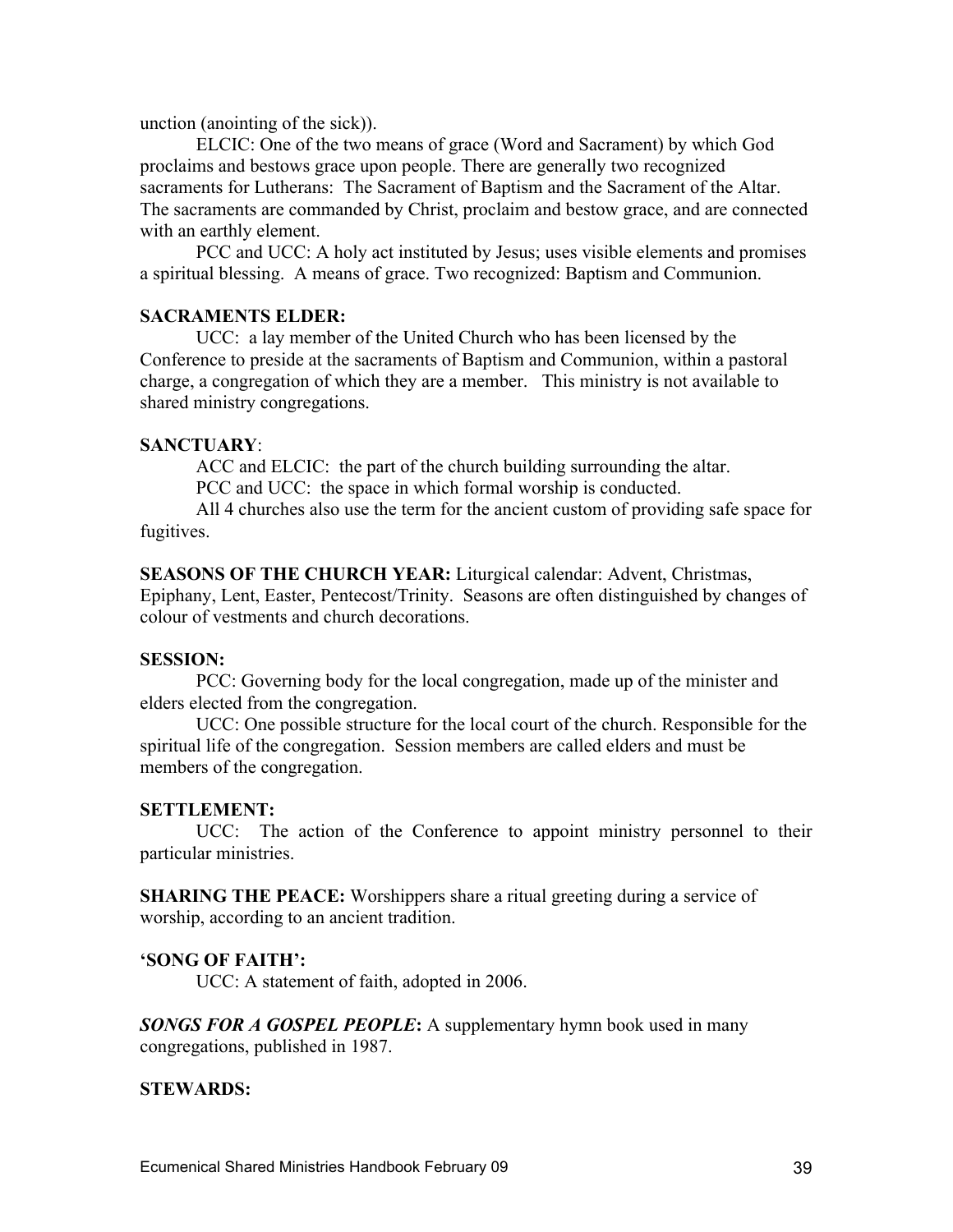Commonly used in some denominational and ecumenical circles for volunteers to assist at large meetings by distributing papers, running errands, etc.

UCC: An administrative committee responsible for pastoral charge financial matters.

**STEWARDSHIP:** Use of time, talent and treasure in responsible ways for the sake of the world.

# **SUBORDINATE STANDARD:**

PCC: Those confessional documents that, though subordinate to Scripture, are authoritative in doctrine and to which ministers and elders give assent.

#### **SYNOD:**

ACC: The governing body of a diocese, province, or national church. It is made up of representatives of clergy and laity, and is presided over by a bishop or archbishop.

ELCIC: Regional expression of the church. There are 5 synods, each headed by a bishop.

PCC: The governing body between presbytery and General Assembly. Often responsible for church camps.

**TITHE:** A portion of one's income given to the church, biblically 10%.

#### **TRUSTEES:**

ELCIC: Sometimes used to refer to the members of a congregational church council with responsibility for the maintenance and upkeep of the church facilities and financial affairs.

PCC and UCC: The board of the congregation that holds in trust the property, both real and personal, of the congregation.

**UCC:** The United Church of Canada

## **VESTRY:**

ACC: A room near the main body of the church where the clergy vest, or put on their robes; a place to meet. In some dioceses, *vestry* is the term used for the governing or advisory board of a congregation or parish; in others, it is the name for the annual parish meeting.

ELCIC, PCC and UCC: A room near the place of worship, where clergy robe.

*VOICES UNITED***:** The current United Church hymn book, published in 1995.

**WARC:** World Alliance of Reformed Churches, of which the United Church of Canada and The Presbyterian Church in Canada are members.

**WCC:** World Council of Churches, made up of member churches from around the world; the chief global ecumenical agency, with headquarters in Geneva. The ACC, ELCIC, PCC and UCC are all members.